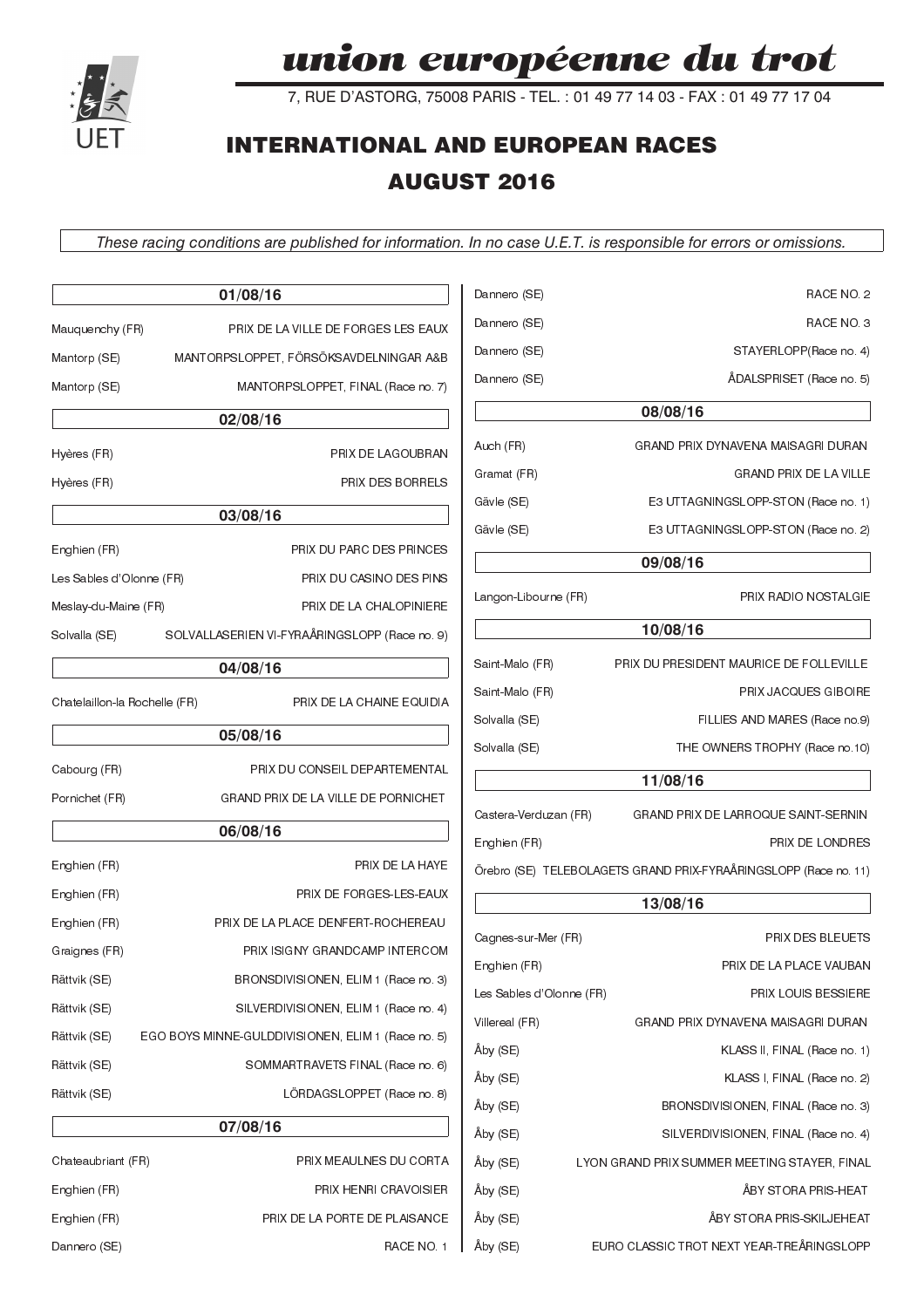| Örebro (SE)                 | <b>E3 FINAL-STON</b>                 |  |  |
|-----------------------------|--------------------------------------|--|--|
| Örebro (SE)                 | E3 FINAL-HINGSTAR/VALACKER           |  |  |
| Örebro (SE)                 | LÖRDAGSLOPPET (Race no. 8)           |  |  |
| 21/08/16                    |                                      |  |  |
| Saint Pierre sur Dives (FR) | GRAND PRIX DE SAINT-PIERRE-SUR-DIVES |  |  |
| Zonza (FR)                  | PRIX PAUL GIANNI                     |  |  |
|                             | 22/08/16                             |  |  |
| Cagnes sur-Mer (FR)         | <b>PRIX TITLIS</b>                   |  |  |
| Castera-Verduzan (FR)       | GRAND PRIX DYNAVENA MAISAGRI DURAN   |  |  |
| Vincennes (FR)              | PRIX PIERRE PLAZEN                   |  |  |
| Vincennes (FR)              | PRIX GUY DELOISON                    |  |  |
|                             | 23/08/16                             |  |  |
| Divonne-les-Bains (FR)      | PRIX DE L'AMITIE FRANCO-SUISSE       |  |  |
| 24/08/16                    |                                      |  |  |
| Vincennes (FR)              | PRIX DE BEAUNE                       |  |  |
| Vincennes (FR)              | PRIX DE NOAILLES                     |  |  |
| Vincennes (FR)              | <b>PRIX DU PERIGORD</b>              |  |  |
|                             | $-100110$                            |  |  |

Les Sables d'Olonne (FRPRIX DE LA SOCIETE DES COURSES DE NANTES

| 26/08/16               |  |                                                 |  |
|------------------------|--|-------------------------------------------------|--|
| Cabourg (FR)           |  | PRIX DES GAZANIES                               |  |
| Cagnes-sur-Mer (FR)    |  | PRIX D'ARGENTAN                                 |  |
| Cagnes-sur-Mer (FR)    |  | PRIX DE LA CAPELLE                              |  |
| Cagnes-sur-Mer (FR)    |  | GRAND PRIX DU DEPARTEMENT 06                    |  |
| Divonne les Bains (FR) |  | <b>GRAND PRIX DU TROTTING</b>                   |  |
| Bergsker (SE)          |  | BREEDERS CROWN-TVÅÅRINGSLOPP (Race no. 3)       |  |
| Bergsker (SE)          |  | TSAR DINVERNES LOPP-FYRAÅRINGSLOPP (Race no. 8) |  |
| Bergsker (SE)          |  | SERENAS LOPP-STON (Race no. 9)                  |  |
| Bergsker (SE)          |  | MALABAR CIRCLE ÅS LOPP (Race no. 11)            |  |
|                        |  | 27/00/16                                        |  |

|                     | 27/08/16                                   |
|---------------------|--------------------------------------------|
| Cagnes sur Mer (FR) | PRIX MAGE DE LA MERITE                     |
| Cagnes sur Mer (FR) | PRIX DE MONTEGIORGIO                       |
| Vincennes (FR)      | PRIX DE PROVENCE                           |
| Bergsker (SE)       | BRONSDIVISIONEN, ELIM 3 (Race no. 3)       |
| Bergsker (SE)       | SILVERDIVISIONEN, ELIM 3 (Race no. 4)      |
| Bergsker (SE)       | SUNDSVALL OPEN TROT                        |
| Bergsker (SE)       | LARS LINDBERGS MINNE-KOMMUNAL (Race no. 6) |
| Bergsker (SE)       | LÖRDAGSLOPPET (Race no. 8)                 |

| Aby(SE)                | ÅBY STORA MONTPRIS 2016       |
|------------------------|-------------------------------|
|                        | 14/08/16                      |
| Mons (BE)              | <b>GRAND PRIX DE WALLONIE</b> |
| Divonne les Bains (FR) | <b>GRAND PRIX DE VITESSE</b>  |
| Royan-la Palmyre (FR)  | PRIX DE PONT L'ABBE D'ARNOULT |
| Vittel (FR)            | PRIX DE BACCARAT              |
|                        |                               |

### **15/08/16**

| Grenade sur Garonne (FR)  | GRAND PRIX DYNAVENA MAISAGRI DURAN        |
|---------------------------|-------------------------------------------|
| La Capelle (FR)           | PRIX GROUPEMENT DES PROFESSIONNELS TROT   |
| La Capelle (FR)           | PRIX EUROPOLE DE COMPETITIVITE            |
| Meslay du Maine (FR)      | PRIX CLAUDE CHAUMOND                      |
| Vibraye (FR)              | GRAND PRIX COMTE LOUIS ET RENE DE VIBRAYE |
| Montecatini (Sesena) (IT) | <b>GRAN PREMIO CITTA DI MONTECATINI</b>   |
|                           |                                           |

|               | 17/08/16                                                             |
|---------------|----------------------------------------------------------------------|
| Enghien (FR)  | PRIX JEAN-LUC LAGARDERE                                              |
| Enghien (FR)  | PRIX DU PONT DE L'ALMA                                               |
| Enghien (FR)  | PRIX DE GENEVE                                                       |
| Enghien (FR)  | PRIX DE LA PORTE DE VERSAILLES                                       |
| Solvalla (SE) | AHLSELL LEGENDS (Race no. 1)                                         |
| Solvalla (SE) | QUEEN L'S LOPP STOLOPP (Race no. 2)                                  |
|               | Solvalla (SE) DIAMANTSTOET, FINAL-BERNT LINDSTEDTS LOPP (Race no. 3) |
| Solvalla (SE) | WALLENIUS CUP-TREARINGSLOPP STON (Race no. 4)                        |
| Solvalla (SE) | BIG NOON-POKALEN-TRE/FYRAÅRINGSLOPP (Race no. 5)                     |
|               | Solvalla (SE) PRIX MAHARAJAH-EUROPEAN CHAMPIONSHIP FOR MARES         |
| Solvalla (SE) | JUBILEUMSPOKALEN-FEMÅRINGSLOPP (Race no. 7)                          |

| 18/08/16 |  |
|----------|--|
|          |  |

Enghien (FR) PRIX DE LA PORTE D'ORLEANS

-f

**19/08/16** Cabourg (FR) PRIX DES CARDAMINES Pornichet (FRPRIX DU CONSEIL DEPARTEMENTAL DE LOIRE-ATLANTIQUE Pornichet (FR) PRIX DU CONSEIL REGIONAL DES PAYS DE LA LOIRE

|                     | 20/08/16                                                              |
|---------------------|-----------------------------------------------------------------------|
| Cagnes sur Mer (FR) | PRIX DE LA PROMENADE DES ANGLAIS                                      |
| Cagnes sur Mer (FR) | GRAND PRIX DE LA VILLE DE NICE                                        |
| Cagnes sur Mer (FR) | PRIX COCO BEACH                                                       |
|                     | Les Sables d'Olonne (FR) PRIX DU VENDEE GLOBE - CONSEIL DEPARTEMENTAL |
| Örebro (SE)         | BRONSDIVISIONEN, ELIM 2 (Race no. 3)                                  |
| Örebro (SE)         | SILVERDIVISIONEN, ELIM 2 (Race no. 4)                                 |
|                     | Orebro (SE) EXPRESS GAXES LOPP-GULDDIVISIONEN, ELIM 2 (Race no. 5)    |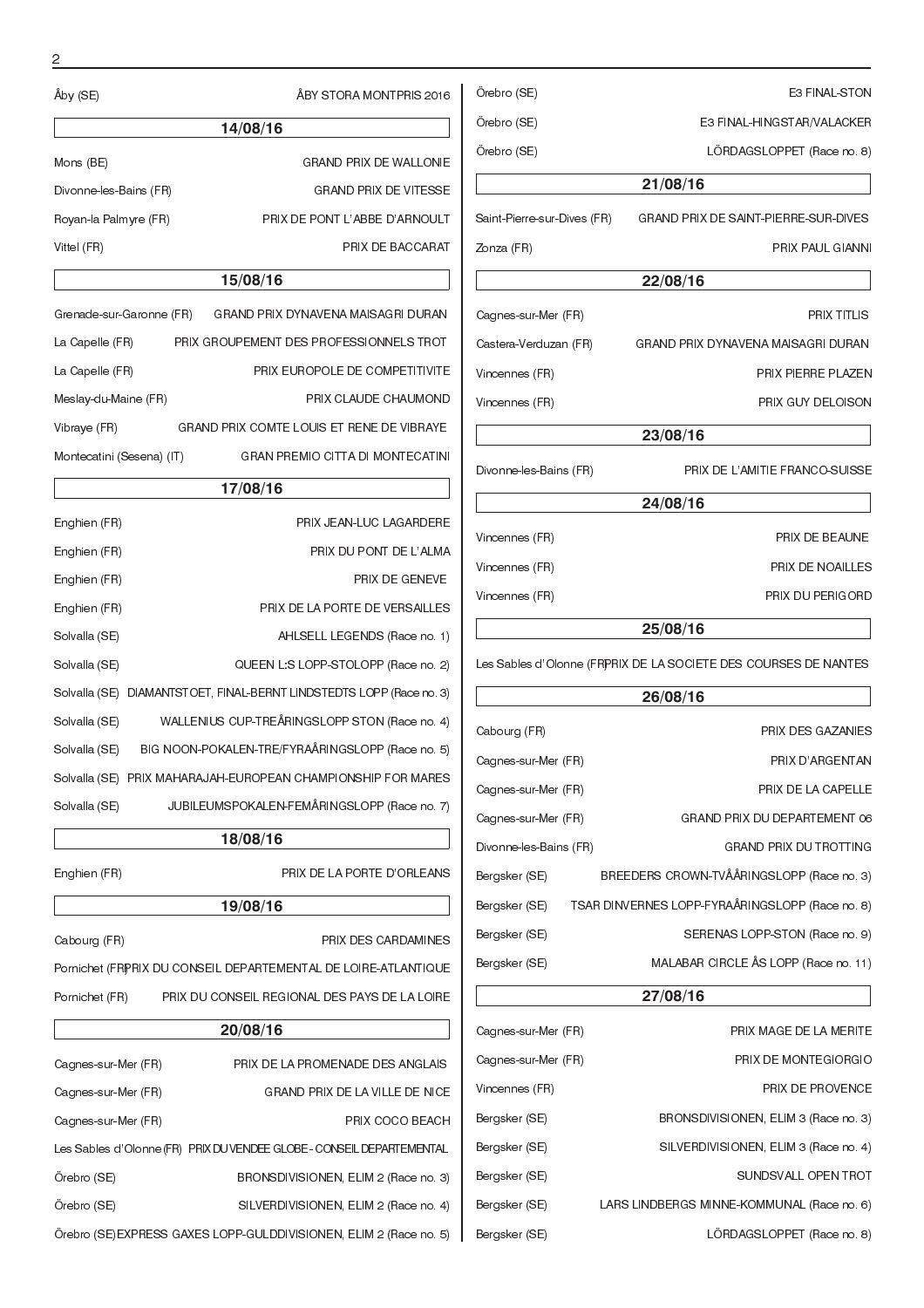### **Mauquenchy FRANCE**

### PRIX DE LA VILLE DE FORGES LES EAUX 2.850 m

Race F European race

30.000 13.500, 7.500, 4.200, 2.400, 1.500, 600, 300 A trophy offered by Artdif

For 6-10-year old horses, having not won 165.000. Handicap: 25 m. with 83.000.

Only horses, having not been placed 1st, 2nd or 3rd in a harness Group I race or having not won a Group II race in the last 12 months preceding the race, are admitted. Only drivers having at least 5 winnings are admitted to race. (holding a professional license). Entries : 26/07/16, 9.00 am, SECF Withdrawings : 28/07/16, 12.00, B.T.R. HAUTE-NORMANDIE.

Start declarations : 29/07/16, 10.30 am, B.T.R. HAUTE-NORMANDIE.

### **Mantorp SWEDEN**

#### MANTORPSLOPPET, FÖRSÖKSAVDELNINGAR A&B 1.640 m

(Race no. 6) Autostart, 10 starters 101.000 SEK (50.000 ; 25.000 ; 12.500 ; 8.000 ; 5.500)  $"10878 \in (5385, 2693, 1346, 862, 592)"$ "For 4 years and older horses, from any country, having at least 550.001 SEK ; 59<br>235 € but less than 1.100.000 SEK ; 118 470 € winnings." Two heat, the top five horses are qualified to final, see below race no. 7. Entries and start declaration: 25.07.16 before 09H00

#### MANTORPSLOPPET, FINAL (Race no. 7) 1.640 m

Autostart, 10 starters 244.500 SEK (125.000 ; 62.500 ; 31.000 ; 16.000 ; 10.000)  $26333 \in (13463 \div 6731 \div 3339 \div 1723 \div 1077)$ For 4 years and older horses, from any country, that are qualified for final from race no. 6.

Entries and start declaration: 25.07.16 before 09H00

### **02/08/16**

#### **Hyères FRANCE**

#### PRIX DE LAGOUBRAN 2.650 m

Race D European race Autostart 25.000

11.250, 6.250, 3.500, 2.000, 1.250, 500, 250 For 5-10-year old horses, having not won 185.000. Only horses, having not been placed 1st, 2nd or 3rd in a harness Group I race in the last 12 months preceding the race, are admitted. Only drivers having at least 5 winnings are admitted to race. (holding a professional license). Entries : 27/07/16, 9.00 am, SECF Withdrawings : 29/07/16, 12.00, B.T.R. SUD-EST. Start declarations : 30/07/16, 9.30 am, B.T.R. SUD-EST.

### **Hyères FRANCE**

#### PRIX DES BORRELS 2.850 m

Race G European sadle race 20.000

9.000, 5.000, 2.800, 1.600, 1.000, 400, 200 For 6-8-year old horses, having not won 88.000.

Handicap: 25 m. with 44.000. Only horses, having not been placed 1st, 2nd or 3rd in a Group I race or having not won a Group II race in the last 12 months preceding the race, are admitted. Entries : 27/07/16, 9.00 am, SECF

Withdrawings : 29/07/16, 12.00, B.T.R. SUD-EST.

Start declarations : 30/07/16, 9.30 am, B.T.R. SUD-EST.

### **03/08/16**

#### **Enghien FRANCE**

#### PRIX DU PARC DES PRINCES 2.150 m

Race C European race

Autostart

65.000

29.250, 16.250, 9.100, 5.200, 3.250, 1.300, 650. For 6-10-year old horses, having not won 325.000. Entries : 28/07/16, 9.00 am, SECF 1st withdrawing : 29/07/16, 10.00 am, SECF 2nd withdrawing : 30/07/16, 10.00 am, SECF Start declarations : 1/08/16, 9.30 am, SECF

### **Les Sables d'Olonne FRANCE**

PRIX DU CASINO DES PINS 2.775 m

Race C European sadle race

30.000 13.500, 7.500, 4.200, 2.400, 1.500, 600, 300 For 5-10-year old horses, having not won 330.000. Handicap: 25 m. with 180.000. Entries : 28/07/16, 9.00 am, SECF Withdrawings : 29/07/16, 12.00, B.T.R. OUEST. Start declarations : 1/08/16, 11.00 am, B.T.R. OUEST.

### **Meslay-du-Maine FRANCE**

#### PRIX DE LA CHALOPINIERE 2.875 m

Race E European sadle race

30.000 13.500, 7.500, 4.200, 2.400, 1.500, 600, 300

For 6-10-year old horses, having not won 210.000.

Handicap: 25 m. with 120.000.

Only horses, having not won a Group I race in the last 12 months preceding the race, are admitted.

Entries : 28/07/16, 9.00 am, SECF Withdrawings : 30/07/16, 10.00 am, B.T.R. ANJOU-MAINE. Start declarations : 1/08/16, 9.30 am, B.T.R. ANJOU-MAINE.

### **Solvalla SWEDEN**

#### SOLVALLASERIEN VI-FYRAÅRINGSLOPP (Race no. 9) 2.140 m

Autostart

196.500 SEK (100.000 ; 50.000 ; 25.000 ; 13.500 ; 8.000)  $21 163 € (10 770 : 5 385 : 2 693 : 1 454 : 862)$ 

For 4 years oldhorses, from any country. The horses are not allowed to start anywhere after 27.07.16 Entries and start declaration: 27.07.16 before 09H00

**Chatelaillon-la Rochelle FRANCE**

### **04/08/16**

PRIX DE LA CHAINE EQUIDIA 2.625 m

Race F European sadle race 23.000

10.350, 5.750, 3.220, 1.840, 1.150, 460, 230

For 6-10-year old horses, having not won 172.000.

Handicap: 25 m. with 87.000.

Only horses, having not been placed 1st, 2nd or 3rd in a Group I race or having not won a Group II race in the last 12 months preceding the race, are admitted. Entries : 29/07/16, 9.00 am, SECF Withdrawings : 1/08/16, 12.00, B.T.R. SUD-OUEST. Start declarations : 2/08/16, 9.30 am, B.T.R. SUD-OUEST.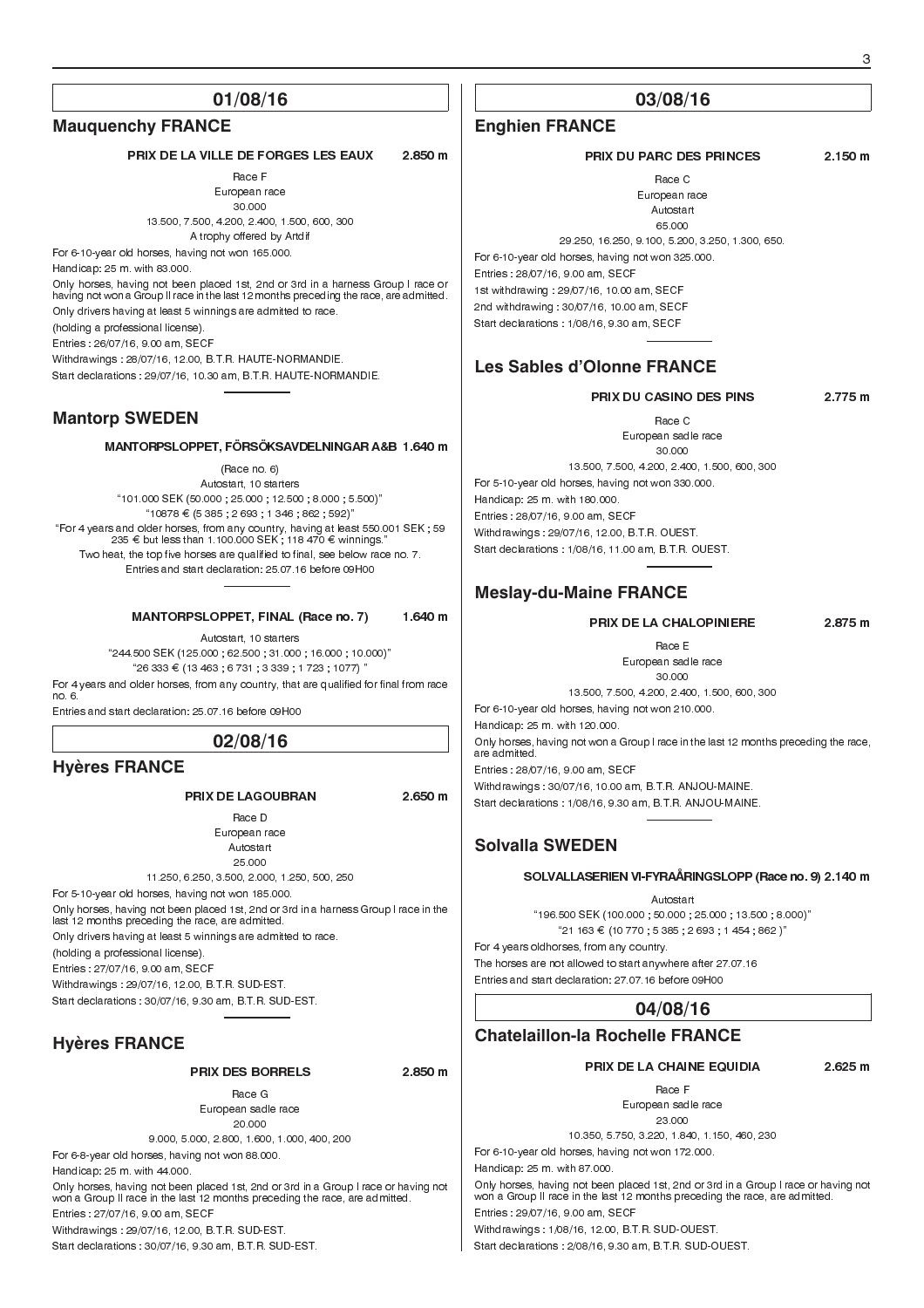### **Cabourg FRANCE**

PRIX DU CONSEIL DEPARTEMENTAL 2.850 m

Race D European race

38.000 17.100, 9.500, 5.320, 3.040, 1.900, 760, 380. For 6-10-year old horses, having not won 190.000. Only horses, having not been placed 1st, 2nd or 3rd in a harness Group I race in the last 12 months preceding the race, are admitted. Entries : 30/07/16, 9.00 am, SECF 1st withdrawing : 1/08/16, 10.00 am, SECF 2nd withdrawing : 2/08/16, 10.00 am, SECF Start declarations : 3/08/16, 9.30 am, SECF

### **Pornichet FRANCE**

GRAND PRIX DE LA VILLE DE PORNICHET 2.725 m

Race D European race 34.000

15.300, 8.500, 4.760, 2.720, 1.700, 680, 340 For 7-10-year old horses, having not won 225.000. Handicap: 25 m. with 110.000. Only horses, having not been placed 1st, 2nd or 3rd in a harness Group I race in the last 12 months preceding the race, are admitted. Only drivers having at least 5 winnings are admitted to race. (holding a professional license). Entries : 30/07/16, 9.00 am, SECF Withdrawings : 2/08/16, 12.00, B.T.R. OUEST.

Start declarations : 3/08/16, 9.30 am, B.T.R. OUEST.

#### **06/08/16**

#### **Enghien FRANCE**

#### PRIX DE LA HAYE 2.875 m

Group II International race

120.000 54.000, 30.000, 16.800, 9.600, 6.000, 2.400, 1.200. For 4-10-year old horses, having won at least 160.000. Handicap: 25 m. with 815.000. Only drivers having at least 35 winnings (with 10 in Harness Racing) are admitted to race. (holding a professional license). Entries : 31/07/16, 9.00 am, SECF

Withdrawings : 2/08/16, 10.00 am, SECF Start declarations : 3/08/16, 12.00, SECF

#### PRIX DE FORGES-LES-EAUX 2.875 m

Race A European sadle race 70.000

31.500, 17.500, 9.800, 5.600, 3.500, 1.400, 700. For 4-5-year old horses, having won at least 20.000 but not 160.000. Only horses, having not been placed 1st, 2nd or 3rd in a Group I race or having not won a Group II race in the last 12 months preceding the race, are admitted. Entries : 31/07/16, 9.00 am, SECF Withdrawings : 3/08/16, 10.00 am, SECF Start declarations : 4/08/16, 9.30 am, SECF

#### PRIX DE LA PLACE DENFERT-ROCHEREAU 2.875 m

Race A European sadle race

60.000 27.000, 15.000, 8.400, 4.800, 3.000, 1.200, 600. For 3-year old horses, having won at least 10.000 but not 70.000. Only horses, having not won a Group I race in the last 12 months preceding the race, are admitted. Entries : 31/07/16, 9.00 am, SECF Withdrawings : 3/08/16, 10.00 am, SECF Start declarations : 4/08/16, 9.30 am, SECF

### **Graignes FRANCE**

#### PRIX ISIGNY GRANDCAMP INTERCOM 2.700 m

Race D International race 26.000

11.700, 6.500, 3.640, 2.080, 1.300, 520, 260

For 5-10-year old horses, having not won 200.000 and 5-10YO having won at least 200.000 but not 23.000 since March 15, 2016.

Handicap: 25 m. with 200.000.

Only drivers having at least 5 winnings are admitted to race. (holding a professional license). Entries : 31/07/16, 9.00 am, SECF Withdrawings : 2/08/16, 12.00, B.T.R. BASSE-NORMANDIE.

Start declarations : 3/08/16, 1.30 pm, B.T.R. BASSE-NORMANDIE.

### **Rättvik SWEDEN**

#### BRONSDIVISIONEN, ELIM 1 (Race no. 3) 2.640 m

216.000 SEK (110.000 ; 55.000 ; 27.500 ; 14.500 ; 9.000)  $23263 \in (11847, 5924, 2962, 1562, 969)^{n}$ "For 3 years and older horses, from any country, having at least 400.001 SEK ; 43<br>080 € but less than 800.001 SEK ; 86 160 € winnings." The horses are not allowed to start anywhere after 30.07.16 Entries and start declaration: 29.07.16 before 09H00

### **Rättvik SWEDEN**

SILVERDIVISIONEN, ELIM 1 (Race no. 4) 2.140 m

Autostart

244.500 SEK (125.000 ; 62.500 ; 31.000 ; 16.000 ; 10.000)  $26333 \in (13463, 6731, 3339, 1723, 1077)$ For 3 years and older horses, from any country, having at least 400.001 SEK ; 43 080 ¤ but less than 1.500.001 SEK ; 161 550 ¤ winnings. The horses are not allowed to start anywhere after 30.07.16 Entries and start declaration: 29.07.16 before 09H00

### **Rättvik SWEDEN**

#### EGO BOYS MINNE-GULDDIVISIONEN, ELIM 1 (Race no. 5) 1.640 m

Autostart 293.500 SEK (150.000 ; 75.000 ; 37.500 ; 19.000 ; 12.000)  $"31\ 610 € (16\ 155 \ ; 8\ 078 \ ; 4\ 039 \ ; 2\ 046 \ ; 1\ 292 \ )"$ For 3 years and older horses, from any country, having at least 400.001 SEK ; 43 080 ¤ winnings. The horses are not allowed to start anywhere after 30.07.16 Entries and start declaration: 29.07.16 before 09H00

### **Rättvik SWEDEN**

#### SOMMARTRAVETS FINAL (Race no. 6) 2.140 m

Group II

582.000 SEK (300.000 ;150.000 ; 75.000 ; 37.000 ; 20.000)  $62681 \n∈ (32 310 ; 16 155 ; 8 078 ; 3 985 ; 2154)$ For 3 years and olderhorses, from any country, having at least 50.001 SEK ; 5

 $385 \in$  winnings.

For horses that have participated during summer in v75-races and qualified winners from HD 7/7, HD 9/7, ÅR 16/7, AX 23/7, AX 24/7, J 26/7 and BS 30/7. "Handicap: 20 m with 320 001 SEK ; 34 464  $\in$ "  $40 \text{ m}$  with 960.001 SEK  $103.392 \in \mathbb{Z}^n$ The horses are not allowed to start anywhere after 30.07.16 Entries and start declaration: 29.07.16 before 09H00

### **Rättvik SWEDEN**

#### LÖRDAGSLOPPET (Race no. 8) 2.640 m

196.500 SEK (100.000 ; 50.000 ; 25.000 ; 13.500 ; 8.000)  $"21 163 € (10 770, 5 385 ; 2 693 ; 1 454, 862)"$ "For horses from any country, having at least 30.000 SEK ; 3 231 € but less than 275.000 SEK ; 29 618 € winnings." "Handicap: 20 m with 100.001 SEK ; 10 770  $\in$ " The horses are not allowed to start anywhere after 30.07.16 Entries and start declaration: 29.07.16 before 09H00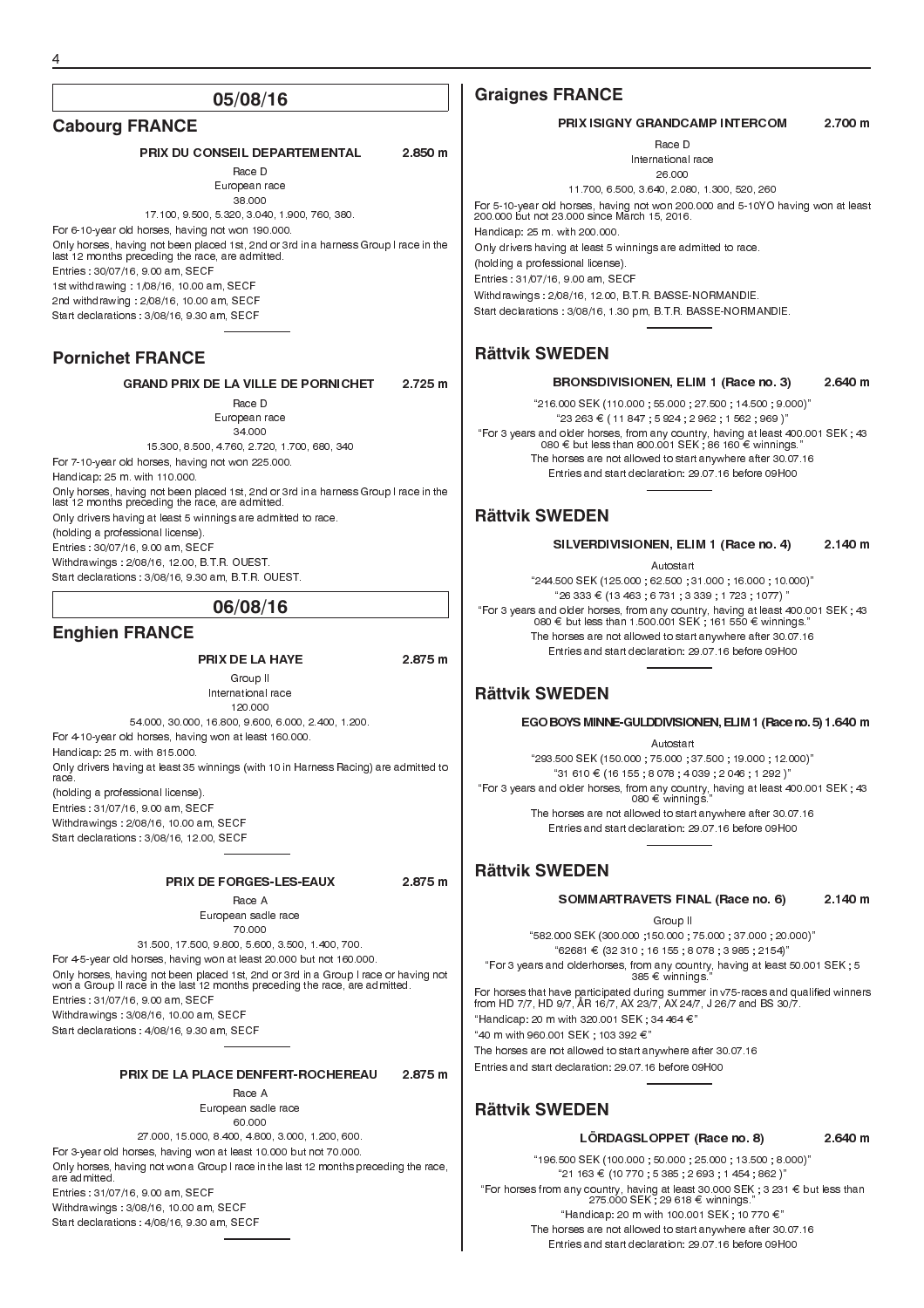#### **Chateaubriant FRANCE**

### PRIX MEAULNES DU CORTA 2.400 m

Race E European sadle race 25.000 11.250, 6.250, 3.500, 2.000, 1.250, 500, 250

For 6-9-year old horses, having not won 160.000. Only horses, having not been placed 1st, 2nd or 3rd in a Group I race or having not won a Group II race in the last 12 months preceding the race, are admitted. Entries : 1/08/16, 9.00 am, SECF Withdrawings : 4/08/16, 12.00, B.T.R. OUEST. Start declarations : 5/08/16, 9.30 am,B.T.R. OUEST.

### **Enghien FRANCE**

PRIX HENRI CRAVOISIER 1.609 m Group III European race Autostart 85.000 38.250, 21.250, 11.900, 6.800, 4.250, 1.700, 850. For 3-year old horses, having won at least 10.000. Only drivers having at least 35 winnings (with 10 in Harness Racing) are admitted to race. (holding a professional license). Entries : 1/08/16, 9.00 am, SECF Withdrawings : 4/08/16, 10.00 am, SECF Start declarations : 5/08/16, 9.30 am, SECF

### **Enghien FRANCE**

PRIX DE LA PORTE DE PLAISANCE 2.875 m

Race C European sadle race 46.000 20.700, 11.500, 6.440, 3.680, 2.300, 920, 460. For 6-7-year old horses, having not won 155.000.

Entries : 1/08/16, 9.00 am, SECF Withdrawings : 4/08/16, 10.00 am, SECF Start declarations : 5/08/16, 9.30 am, SECF

### **Dannero SWEDEN**

RACE NO. 1 2.640 m "196.500 SEK (100.000 ; 50.000 ; 25.000 ; 13.500 ; 8.000)"<br>"21 163 € (10 770 ; 5 385 ; 2 693 ; 1 454 ; 862 )" "For horses, from any country, having at least 65.001 SEK ; 7 001 € but less than 125.000 SEK ; 13 463 € winnings." The horses are not allowed to start anywhere after 31.07.16 Entries and start declaration: 29.07.16 before 09H00

### RACE NO. 2 2.140 m

Autostart 196.500 SEK (100.000 ; 50.000 ; 25.000 ; 13.500 ; 8.000)  $21 163 \in (10 770, 5385, 2693, 1454, 862)^n$ "For horses, from any country, having at least 125.001 SEK ; 13 463 € but less<br>than 375.000 SEK ; 40 388 € winnings." The horses are not allowed to start anywhere after 31.07.16 Entries and start declaration: 29.07.16 before 09H00

#### RACE NO. 3 1.640 m

Autostart

196.500 SEK (100.000 ; 50.000 ; 25.000 ; 13.500 ; 8.000)  $"21\;163 \in (10\;770\;,\;5\;385\;,\;2\;693\;,\;1\;454\;,\;862\;)\,"$ "For horses, from any country, having at least 375.000 SEK ; 40 388 € but less<br>than 725.000 SEK ; 78 083 € winnings." The horses are not allowed to start anywhere after 31.07.16 Entries and start declaration: 29.07.16 before 09H00

STAYERLOPP(Race no. 4) 3.140 m

196.500 SEK (100.000 ; 50.000 ; 25.000 ; 13.500 ; 8.000)  $"21\;163 \in (10\;770\;,\;5\;385\;,\;2\;693\;,\;1\;454\;,\;862\;)"$ "For horses, from any country, having at least 100.001 SEK ; 10 770 € but less<br>than 1.450.000 SEK ; 156 165 € winnings." "Handicap: 20 m with 250.001 SEK ; 26 925  $\in$ " "40 m with 550 001 SEK ; 59 235  $\in$ " "60 m with 900.000 SEK ; 96 930 €" The horses are not allowed to start anywhere after 31.07.16 Entries and start declaration: 29.07.16 before 09H00

#### ÅDALSPRISET (Race no. 5) 2.140 m

Autostart

196.500 SEK (100.000 ; 50.000 ; 25.000 ; 13.500 ; 8.000)  $21163 €10770 ; 5385 ; 2693 ; 1454 ; 862)$ "For horses, from any country, having at least 375.001 SEK ; 40 388  $\bm{\epsilon}$  winnings." The horses are not allowed to start anywhere after 31.07.16 Entries and start declaration: 29.07.16 before 09H00

### **08/08/16**

### **Auch FRANCE**

#### GRAND PRIX DYNAVENA MAISAGRI DURAN 2.800 m

PRIX D'ALENCON Race A

Circuit des Grandes Epreuves du Sud-Ouest Qualifying race International race 32.000

14.400, 8.000, 4.480, 2.560, 1.600, 640, 320

For 5-10-year old horses. Handicap: 25 m. with 183.000, 50 m. with 382.000. Only horses, having not been placed in a Group I race are admitted. Only drivers having at least 10 winnings are admitted to race. (holding a professional license). Entries : 2/08/16, 9.00 am, SECF Withdrawings : 3/08/16, 3.00 pm, B.T.R. SUD-OUEST. Start declarations : 4/08/16, 1.30 pm, B.T.R. SUD-OUEST.

### **Gramat FRANCE**

### GRAND PRIX DE LA VILLE 2.700 m

Race H European race

19.000

8.550, 4.750, 2.660, 1.520, 950, 380, 190

For 5-9-year old horses, having not won 116.000. Handicap: 25 m. with 57.000.

Only horses, having not been placed 1st, 2nd or 3rd in a harness Group I race or having not won a Group II race in the last 12 months preceding the race, are admitted. Entries : 2/08/16, 9.00 am, SECF Withdrawings : 3/08/16, 3.00 pm, B.T.R. SUD-OUEST.

Start declarations : 4/08/16, 2.30 pm, B.T.R. SUD-OUEST.

### **Gävle SWEDEN**

E3 UTTAGNINGSLOPP-STON (Race no. 1) 1.640 m

Autostart 160.000 SEK (80.000 ;40.000 ; 20.000 ; 9.600 ; 6.400 ; 4.000)  $17232 \in (8616, 4308, 2154, 1034, 689, 431)$ For 3 years old mares, from any country, that is left after fourth stake. "Declaration fee 2.000 SEK ; 215  $\in$  excl vat." Entries and start declaration: 01.08.16 before 09H00

### **Gävle SWEDEN**

#### E3 UTTAGNINGSLOPP-STON (Race no. 2) 1.640 m

Autostart

160.000 SEK (80.000 ;40.000 ; 20.000 ; 9.600 ; 6.400 ; 4.000)  $17232 \in (8616, 4308, 2154, 1034, 689, 431)$ For 3 years old geldings and stallions, from any country, that is left after fourth stake. "Declaration fee 2.000 SEK ; 215  $\in$  excl vat."

Entries and start declaration: 01.08.16 before 09H00

### **09/08/16**

### **Langon-Libourne FRANCE**

PRIX RADIO NOSTALGIE 2.800 m

Race F European sadle race 25.000

11.250, 6.250, 3.500, 2.000, 1.250, 500, 250

For 6-9-year old horses, having not won 130.000. Handicap: 25 m. with 68.000.

Only horses, having not been placed 1st, 2nd or 3rd in a Group I race or having not won a Group II race in the last 12 months preceding the race, are admitted. Entries : 3/08/16, 9.00 am, SECF

Withdrawings : 5/08/16, 12.00, B.T.R. SUD-OUEST. Start declarations : 6/08/16, 9.30 am, B.T.R. SUD-OUEST.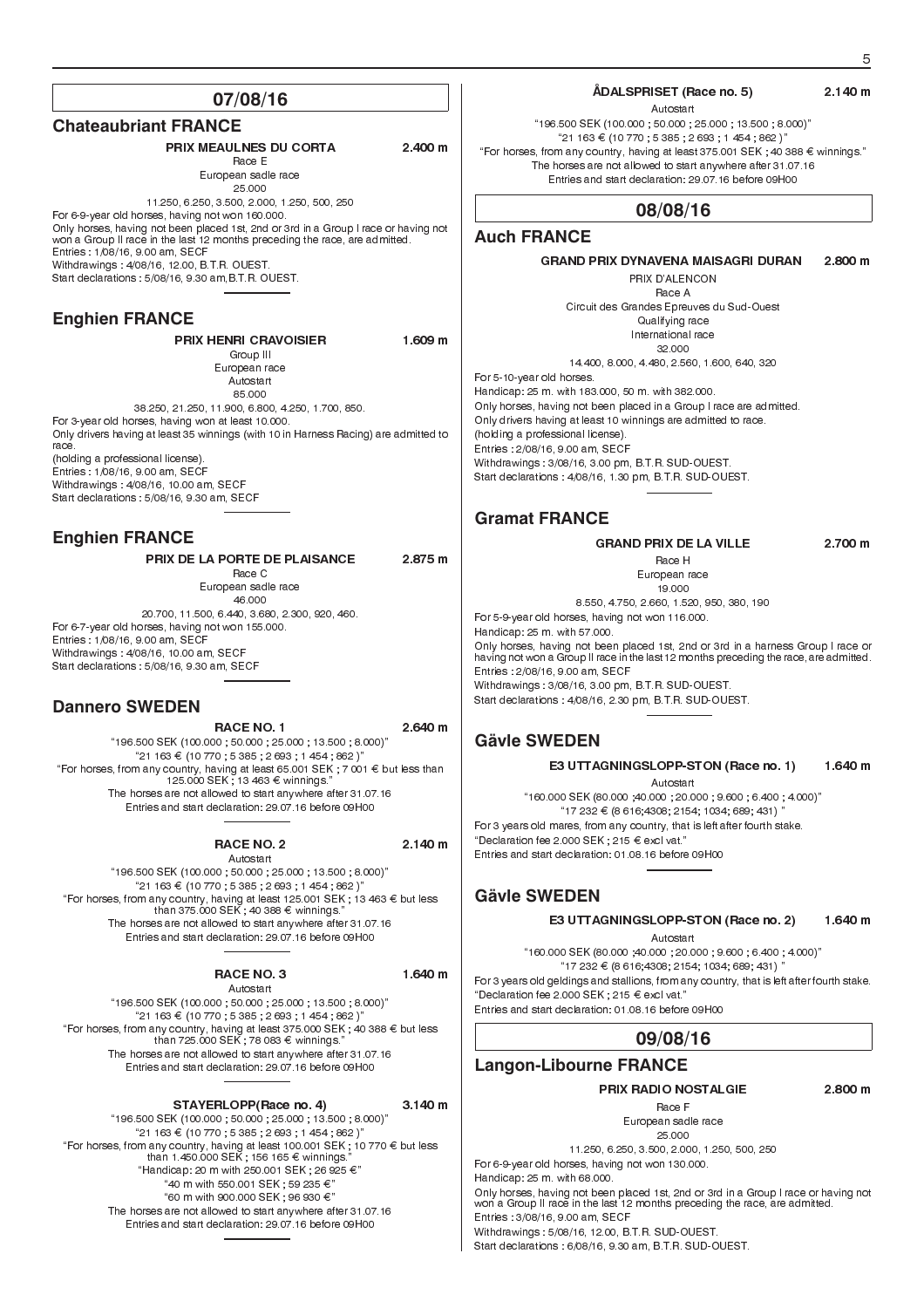### **Saint-Malo FRANCE**

PRIX DU PRESIDENT MAURICE DE FOLLEVILLE 2.950 m PRIX DE LA INTERMARCHE DE SAINT-MAI O Race E European race 32.000 14.400, 8.000, 4.480, 2.560, 1.600, 640, 320 An prize will be offered by M. Jean-Pierre Guillaume, Manager of Intermarché Saint-Malo. For 7-10-year old horses, having not won 185.000. Handicap: 25 m. with 100.000. Only horses, having not been placed 1st, 2nd or 3rd in a harness Group I race in the last 12 months preceding the race, are admitted. Only drivers having at least 5 winnings are admitted to race. (holding a professional license). Entries : 4/08/16, 9.00 am, SECF 1st withdrawing : 5/08/16, 10.00 am, B.T.R. OUEST. 2nd withdrawing : 6/08/16, 10.00 am, B.T.R. OUEST. Start declarations : 8/08/16, 9.30 am, B.T.R. OUEST. PRIX JACQUES GIBOIRE 2.950 m Race D Grand National des Jockeys - Race 8

European sadle race 25.000 11.250, 6.250, 3.500, 2.000, 1.250, 500, 250

A trophy will be offered by Mr. Laurent Giboire to the owner of the winning horse. A champagne magnum offered to owners of the second and third horse. For 5-10-year old horses, having not won 275.000. Handicap: 25 m. with 135.000. Only horses, having not won a Group I race in the last 12 months preceding the race, are admitted. Entries : 4/08/16, 9.00 am, SECF 1st withdrawing : 5/08/16, 10.00 am, B.T.R. OUEST.

2nd withdrawing : 6/08/16, 10.00 am, B.T.R. OUEST. Start declarations : 8/08/16, 9.30 am, B.T.R. OUEST.

### **Solvalla SWEDEN**

#### FILLIES AND MARES (Race no.9) 2.140 m

244.500 SEK (125.000 ; 62.500 ; 31.000 ; 16.000 ; 10.000)  $26333 \in (13463 \div 6731 \div 3339 \div 1723 \div 1077)$ "For mares, from any country, having at least 100.001 SEK ; 10 770 € winnings"  $H$ andicap: 20 m with 300.001 SEK ; 32 310  $\in$ " "40 m with 900.001 SEK ; 96 930 €" The horses are not allowed to start anywhere after 03.08.16 Entries and start declaration: 03.08.16 before 09H00

#### THE OWNERS TROPHY (Race no.10) 2.140 m

244.500 SEK (125.000 ; 62.500 ; 31.000 ; 16.000 ; 10.000)  $126333 € (13463 ; 6731 ; 3339 ; 1723 ; 1077)$ "For horses, from any country, having at least 200.001 SEK ; 21 540  $\in$  winnings." "Handicap: 20 m with 1.000.001 SEK ; 107 700  $\in$ " The horses are not allowed to start anywhere after 03.08.16 Entries and start declaration: 03.08.16 before 09H00

# **11/08/16**

### **Castera-Verduzan FRANCE**

#### GRAND PRIX DE LARROQUE SAINT-SERNIN 2.800 m

Race D Challenge de l'Amicale de Gascogne European race 30.000

13.500, 7.500, 4.200, 2.400, 1.500, 600, 300 For 6-10-year old horses, having not won 264.000. Handicap: 25 m. with 128.000. Only horses, having not been placed 1st, 2nd or 3rd in a harness Group I race in the last 12 months preceding the race, are admitted. Only drivers having at least 5 winnings are admitted to race. (holding a professional license). Entries : 5/08/16, 9.00 am, SECF Withdrawings : 8/08/16, 12.00, B.T.R. SUD-OUEST. Start declarations : 9/08/16, 9.30 am, B.T.R. SUD-OUEST.

### **Enghien FRANCE**

#### PRIX DE LONDRES 2.875 m

Group II International sadle race 120.000 54.000, 30.000, 16.800, 9.600, 6.000, 2.400, 1.200.

For 5-10-year old horses, having won at least 160.000. Only drivers having at least 35 winnings are admitted to race. (holding a professional license). Entries : 5/08/16, 9.00 am, SECF Withdrawings : 7/08/16, 10.00 am, SECF Start declarations : 8/08/16, 12.00, SECF

### **Örebro SWEDEN**

#### TELEBOLAGETSGRANDPRIX-FYRAÅRINGSLOPP(Raceno.11) 2.100 m

Autostart 244.500 SEK (125.000 ; 62.500 ; 31.000 ; 16.000 ; 10.000)  $26333 € (13463 ; 6731 ; 3339 ; 1723 ; 1077)$ "For 4 years old horses, from any country, having at least 100.001 SEK; 10 770  $\bm{\epsilon}$ winnings.

Entries and start declaration: 04.08.16 before 09H00

#### **13/08/16**

#### **Cagnes-sur-Mer FRANCE**

#### PRIX DES BLEUETS 2.925 m

Race B

European race 46.000

20.700, 11.500, 6.440, 3.680, 2.300, 920, 460 For 6-10-year old horses, having not won 420.000. Handicap: 25 m. with 203.000. Entries : 7/08/16, 9.00 am, SECF

Withdrawings : 10/08/16, 10.00 am, Hippodrome de Cagnes-sur-Mer. Start declarations : 11/08/16, 9.30 am, Hippodrome de Cagnes-sur-Mer.

### **Enghien FRANCE**

#### PRIX DE LA PLACE VAUBAN 2.875 m

Race D

European sadle females race 42.000

18.900, 10.500, 5.880, 3.360, 2.100, 840, 420.

For 5-6-year old females, having not won 91.000.

Only horses, having not been placed 1st, 2nd or 3rd in a Group I race or having not won a Group II race in the last 12 months preceding the race, are admitted. Entries : 7/08/16, 9.00 am, SECF Withdrawings : 10/08/16, 10.00 am, SECF

Start declarations : 11/08/16, 9.30 am, SECF

# **Les Sables d'Olonne FRANCE**

# PRIX LOUIS BESSIERE 2.000 m

Race B Critérium de Vitesse European race Autostart 32.000 14.400, 8.000, 4.480, 2.560, 1.600, 640, 320 For 5-10-year old horses, having not won 340.000. Only drivers having at least 5 winnings are admitted to race.

(holding a professional license). Entries : 7/08/16, 9.00 am, SECF

Withdrawings 9/08/16 12.00 B.T.R. OUEST.

Start declarations : 10/08/16, 1.30 pm, B.T.R. OUEST.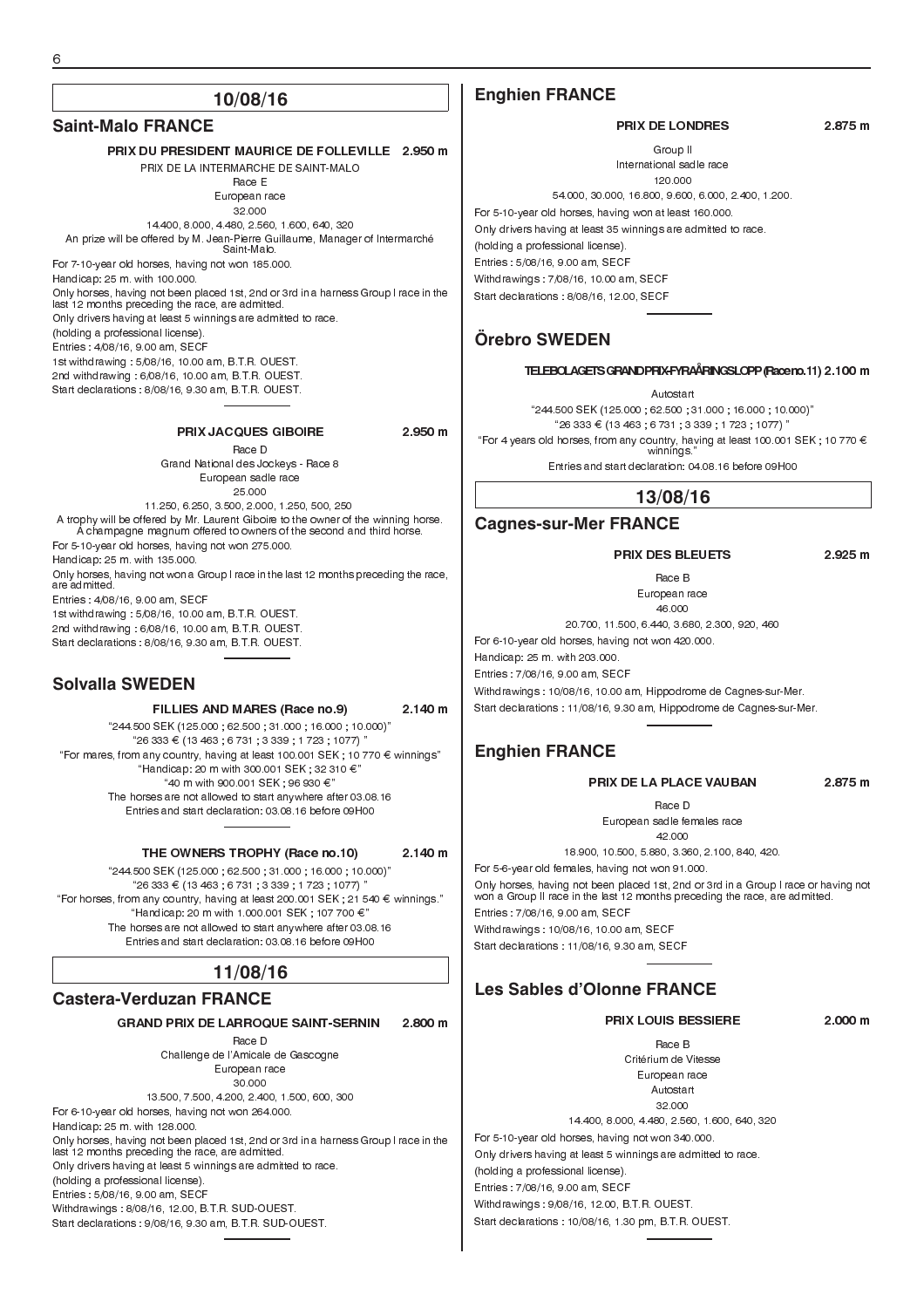### **Villereal FRANCE**

#### GRAND PRIX DYNAVENA MAISAGRI DURAN 3.325 m

GRAND PRIX DE LA SOCIETE HIPPIQUE DE VILLEREAL

Race A Circuit des Grandes Epreuves du Sud-Ouest Qualifying race European race

35.000 15.750, 8.750, 4.900, 2.800, 1.750, 700, 350 For 5-10-year old horses, having not won 580.000, 5-9YO having won at least 100.000. Handicap: 25 m. with 285.000.

Only drivers having at least 10 winnings are admitted to race.

(holding a professional license).

Entries : 7/08/16, 9.00 am, SECF

Withdrawings : 9/08/16, 12.00, B.T.R. SUD-OUEST. Start declarations : 10/08/16, 1.30 pm, B.T.R. SUD-OUEST.

# **Åby SWEDEN**

KLASS II, FINAL (Race no. 1) 2.140 m

Autostart 393.500 SEK (200.000 ; 100.000 ; 50.000 ; 26.500 ; 17.000) 42 380 ¤ (21 540 ; 10 770 ; 5 385 ; 2 854 ; 1 831 ) For 3 years and olderhorses, from any country, that are qualified for final. The horses are not allowed to start anywhere after 06.08.16 Entries and start declaration: 05.08.16 before 09H00

# **Åby SWEDEN**

KLASS I, FINAL (Race no. 2) 2.140 m

Autostart 393.500 SEK (200.000 ; 100.000 ; 50.000 ; 26.500 ; 17.000)  $42$  380 € (21 540 ; 10 770 ; 5 385 ; 2 854 ; 1 831 )"

For 3 years and older horses, from any country, that are qualified for final. The horses are not allowed to start anywhere after 06.08.16 Entries and start declaration: 05.08.16 before 09H00

# **Åby SWEDEN**

BRONSDIVISIONEN, FINAL (Race no. 3) 2.140 m

Autostart 393.500 SEK (200.000 ; 100.000 ; 50.000 ; 26.500 ; 17.000)  $42$  380 € (21 540 ; 10 770 ; 5 385 ; 2 854 ; 1 831 )" For 3 years and older horses, from any country, that are qualified for final.

The horses are not allowed to start anywhere after 06.08.16 Entries and start declaration: 05.08.16 before 09H00

# **Åby SWEDEN**

SILVERDIVISIONEN, FINAL (Race no. 4) 2.140 m

Autostart

429.500 SEK (220.000 ; 110.000 ; 55.000 ; 27.500 ; 17.000)  $46$  257 € (23 694 ; 11 847 ; 5 924 ; 2 962 ; 1 831 )" For 3 years and older horses, from any country, that are qualified for final. The horses are not allowed to start anywhere after 06.08.16 Entries and start declaration: 05.08.16 before 09H00

# **Åby SWEDEN**

LYON GRAND PRIX SUMMER MEETING STAYER, FINAL 3.140 m

Race no. 5 Group II Autostart

429.500 SEK (500.000 ; 250.000 ; 125.000 ; 62.500 ; 37.500 ; 20.000)  $"46\ 257 \in (23\ 694 \ ; \ 11\ 847 \ ; \ 5\ 924 \ ; \ 2\ 962 \ ; \ 1\ 831 \, )"$ 

For 3 years and older horses, from any country. The two horses that have most points in the four qualifications in Summer Meeting Stayer series are qualified for final, they also get to pick post position first.

Five wildcards, rest competitors by normal declaration.

The horses are not allowed to start anywhere after 06.08.16 Entries and start declaration: 05.08.16 before 09H00

### **Åby SWEDEN**

ÅBY STORA PRIS-HEAT 1.640 m Race no. 6 Group I UET MASTERS SERIES Autostart, 8 starters "750.000 SEK (400.000 ; 200.000 ; 100.000 ; 50.000)"<br>"80 775 € (43080; 21540; 10770; 5385)" For 4 years and older horses, from any country, for horses invited by Åby racetrack. Reversed startnumber from heat A to heat B. The horses are not allowed to start anywhere after 06.08.16 Entries and start declaration: 05.08.16 before 09H00

# **Åby SWEDEN**

ÅBY STORA PRIS-SKILJEHEAT 1.640 m

Race no. 8 Group I UET MASTERS SERIES

Autostart 1.400.000 SEK (1.200.000 ; 200.000) 150 780 ¤ (129240; 21540) For 4 years and older horses, from any country. This race will be done if there are different horses that have won heat A and heat B in race no. 6. Optionally start number 1-8. The horses are not allowed to start anywhere after 06.08.16 Entries and start declaration: 05.08.16 before 09H00

# **Åby SWEDEN**

EURO CLASSIC TROT NEXT YEAR-TREÅRINGSLOPP 2.140 m

(Race no. 12) Autostart "196.500 SEK (100.000 ; 50.000 ; 25.000 ; 13.500 ; 8.000)"<br>"21 163 € (10 770 ; 5 385 ; 2 693 ; 1 454 ; 862 )" "For 3 years old horses, from any country, having at least 75.001 SEK ; 8 078 €<br>winnings." The horses are not allowed to start anywhere after 06.08.16 Entries and start declaration: 05.08.16 before 09H00

### **Åby SWEDEN**

#### ÅBY STORA MONTPRIS 2016 1.640 m

(Race no. 14) Autostart, 10 starters, Monté 196.500 SEK (100.000 ; 50.000 ; 25.000 ; 13.500 ; 8.000)  $921163 \in (10770, 5385, 2693, 1454, 862)^{n}$ For 4 years and older horses, from any country, having at least 200.001 SEK ; 21 540 € winnings Åby racetrack has two wildcards. The horses are not allowed to start anywhere after 06.08.16

Entries and start declaration: 05.08.16 before 09H00

**14/08/16**

# **Mons BELGIUM**

### GRAND PRIX DE WALLONIE 2 300 m

Group I International race

UET Masters Series Autostart

 $150000 \in (72000, 36000, 15000, 12000, 7500, 4500, 3000)$ For 3-10-year-old females and 3-14-year-old males and geldings having won 100  $000 \in$ Entries09/08/2016; 12h00"

Start declarations:10/08/2016; 10h30"

### **Divonne-les-Bains FRANCE**

GRAND PRIX DE VITESSE 2.050 m DE DIVONNE-LES-BAINS Race B European race

Autostart 32.000 14.400, 8.000, 4.480, 2.560, 1.600, 640, 320

For 5-10-year old horses, having not won 350.000. Only drivers having at least 5 winnings are admitted to race. (holding a professional license). Entries : 8/08/16, 9.00 am, SECF Withdrawings : 10/08/16, 12.00, B.T.R. CENTRE-EST. Start declarations : 11/08/16, 9.30 am, B.T.R. CENTRE-EST.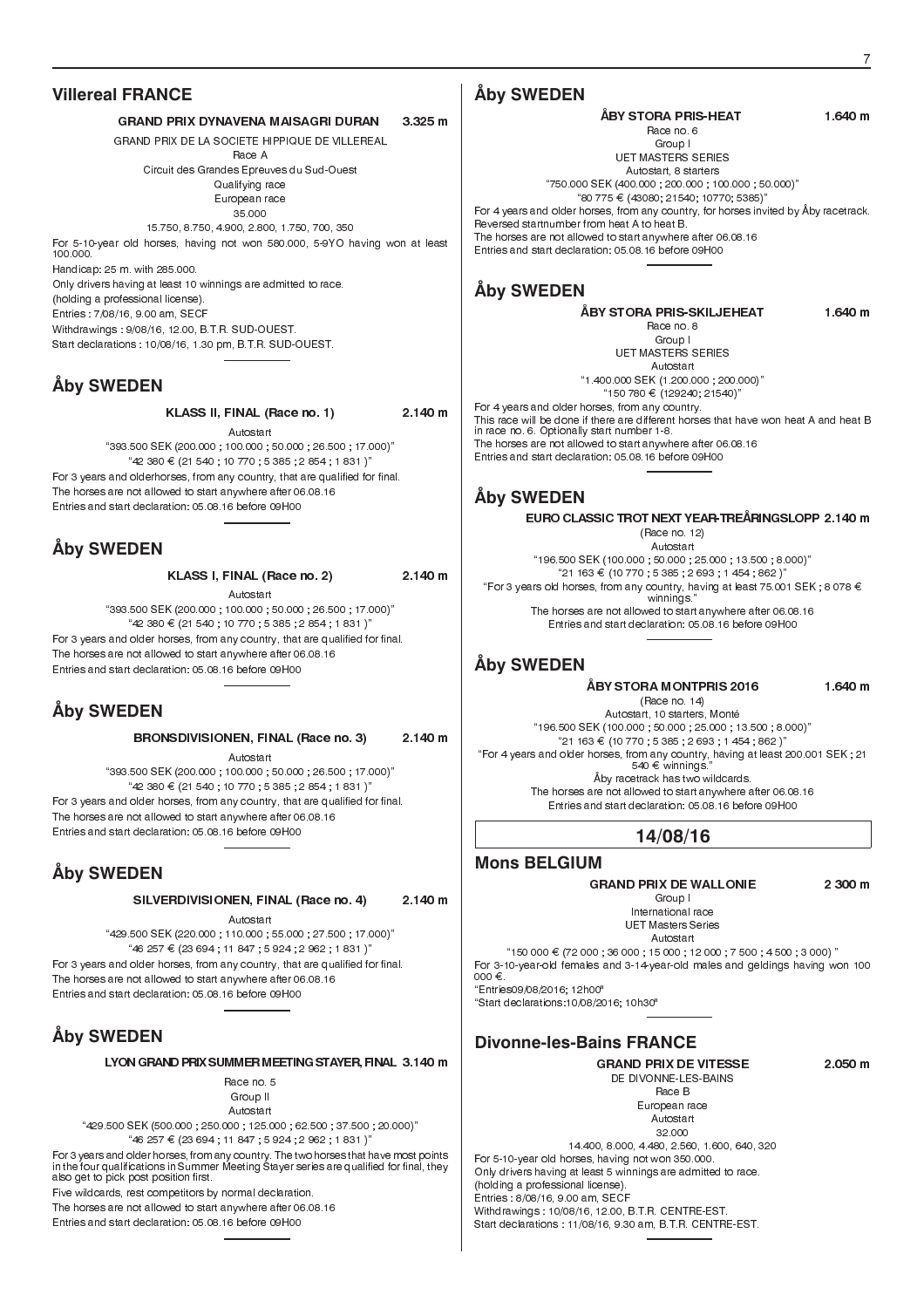# **Royan-la Palmyre FRANCE**

PRIX DE PONT L'ABBE D'ARNOULT 2.475 m Race F

European race 20.000 9.000, 5.000, 2.800, 1.600, 1.000, 400, 200

A cup to the winner For 6-10-year old horses, having not won 165.000.

Handicap: 25 m. with 87.000.

Only horses, having not been placed 1st, 2nd or 3rd in a harness Group I race or having not won a Group II race in the last 12 months preceding the race, are admitted. Only drivers having at least 5 winnings are admitted to race. (holding a professional license). Entries : 8/08/16, 9.00 am, SECF Withdrawings : 10/08/16, 12.00, B.T.R. SUD-OUEST.

Start declarations : 11/08/16, 9.30 am, B.T.R. SUD-OUEST.

### **Vittel FRANCE**

| <b>PRIX DE BACCARAT</b>                                                                                                                                                    | 2.700 m |
|----------------------------------------------------------------------------------------------------------------------------------------------------------------------------|---------|
| Race H                                                                                                                                                                     |         |
| European race                                                                                                                                                              |         |
| 18.000                                                                                                                                                                     |         |
| 8.100 4.500 2.520 1.440 900 360 180                                                                                                                                        |         |
| For 5 8 year old horses, having not won 118,000.                                                                                                                           |         |
| Handicap: 25 m. with 61,000.                                                                                                                                               |         |
| Only horses, having not been placed 1st, 2nd or 3rd in a harness Group I race or<br>having not won a Group II race in the last 12 months preceding the race, are admitted. |         |
| Entries 8/08/16 9.00 am SECF                                                                                                                                               |         |
|                                                                                                                                                                            |         |

Withdrawings : 10/08/16, 12.00, B.T.R. EST. Start declarations : 11/08/16, 11.30 am, B.T.R. EST.

### **15/08/16**

### **Grenade-sur-Garonne FRANCE**

GRAND PRIX DYNAVENA MAISAGRI DURAN 2.700 m GRAND PRIX DE LA VILLE DE GRENADE Group III

Circuit des Grandes Epreuves du Sud-Ouest Qualifying race European race 30.000

13.500, 7.500, 4.200, 2.400, 1.500, 600, 300 For 6-10-year old horses, having not won 850.000, 6-9YO having won at least 110.000.

- Handicap: 25 m. with 192.000, 50 m. with 400.000.

In case that if there is no starter at the 1st or 3rd scale, the basic distance will be 2 725 m.

Only drivers having at least 10 winnings are admitted to race.

(holding a professional license).

Entries : 9/08/16, 9.00 am, SECF

Withdrawings : 10/08/16, 3.00 pm, B.T.R. SUD-OUEST.

Start declarations : 11/08/16, 1.30 pm, B.T.R. SUD-OUEST.

# **La Capelle FRANCE**

PRIX GROUPEMENT DES PROFESSIONNELS TROT 2.750 m

Race F European sadle race

22.000

9.900, 5.500, 3.080, 1.760, 1.100, 440, 220

For 6-9-year old horses, having not won 132.000. Only horses, having not been placed 1st, 2nd or 3rd in a Group I race or having not won a Group II race in the last 12 months preceding the race, are admitted. Entries : 9/08/16, 9.00 am, SECF Withdrawings : 11/08/16, 12.00, B.T.R. NORD. Start declarations : 12/08/16, 10.30 am, B.T.R. NORD.

### **La Capelle FRANCE**

PRIX EUROPOLE DE COMPETITIVITE 2.700 m

Race E European race Autostart 30.000

13.500, 7.500, 4.200, 2.400, 1.500, 600, 300 For 7-9-year old horses, having not won 150.000. Only horses, having not been placed 1st, 2nd or 3rd in a harness Group I race or having not won a Group II race in the last 12 months preceding the race, are admitted. Only drivers having at least 5 winnings are admitted to race. (holding a professional license). Entries : 9/08/16, 9.00 am, SECF Withdrawings : 11/08/16, 12.00, B.T.R. NORD. Start declarations : 12/08/16, 10.30 am, B.T.R. NORD.

### **Meslay-du-Maine FRANCE**

### PRIX CLAUDE CHAUMOND 2.875 m

Race D European sadle race

25.000

11.250, 6.250, 3.500, 2.000, 1.250, 500, 250

For 6-10-year old horses, having not won 200.000. Only horses, having not won a Group I race in the last 12 months preceding the race, are admitted. Entries : 9/08/16, 9.00 am, SECF

Withdrawings : 11/08/16, 12.00, B.T.R. ANJOU-MAINE. Start declarations : 12/08/16, 10.30 am, B.T.R. ANJOU-MAINE.

### **Vibraye FRANCE**

GRAND PRIX COMTE LOUIS ET RENE DE VIBRAYE 3.100 m Race D European race 30.000 13.500, 7.500, 4.200, 2.400, 1.500, 600, 300 For 5-10-year old horses, having not won 275.000. Handicap: 25 m. with 137.000. Only drivers having at least 5 winnings are admitted to race. (holding a professional license). Entries : 9/08/16, 9.00 am, SECF Withdrawings : 10/08/16, 3.00 pm, B.T.R. ANJOU-MAINE. Start declarations : 11/08/16, 2.30 pm, B.T.R. ANJOU-MAINE.

# **Montecatini (Sesena) ITALY**

GRAN PREMIO CITTA DI MONTECATINI 2 040 m

Group I 1 640 m

132.000 €

FINAL+ 2 ELIMINATIONS The race is for 4-12 years old stallions,geldings and mares of every country.

Horses will be shared in two eliminations (9 each maximum) by M.I.P.A.A.F.û Area trotto.

Engagements: within Monday August 1 (until 24.00 p.m.) Horses will be shared in two eliminations by M.I.P.A.A.F. within Wednesday August 3

First forfait: within Friday August 5 until 12.00 a.m.) Starting declaration: within Wednesday August 10 (until 10.30 a.m.) segmct@trenno.it, wayneden@trenno.it Our Fax: 0039 0572 925551 û Mobil +39 348 2687492 Mobil+39 348 4460891

# **17/08/16**

### **Enghien FRANCE**

#### PRIX JEAN-LUC LAGARDERE 2.875 m

PRIX D'EUROPE European Trotting Masters Series 2016

Group II International race 150.000

67.500, 37.500, 21.000, 12.000, 7.500, 3.000, 1.500. An art gift will be offered to the owner, trainer, driver and to the lad of the winning horse.

For 4-10-year old horses, having won at least 160.000. Only drivers having at least 35 winnings (with 10 in Harness Racing) are admitted to race. (holding a professional license). Entries : 11/08/16, 9.00 am, SECF

1st withdrawing : 12/08/16, 10.00 am, SECF 2nd withdrawing : 13/08/16, 10.00 am, SECF Start declarations : 14/08/16, 10.00 am, SECF

### PRIX DU PONT DE L'ALMA 2.150 m

Race D European race Autostart

52.000

23.400, 13.000, 7.280, 4.160, 2.600, 1.040, 520. For 7-10-year old horses, having not won 231.000. Only horses, having not been placed 1st, 2nd or 3rd in a harness Group I race in the last 12 months preceding the race, are admitted. Entries : 11/08/16, 9.00 am, SECF 1st withdrawing : 12/08/16, 10.00 am, SECF 2nd withdrawing : 13/08/16, 10.00 am, SECF Start declarations : 15/08/16, 9.30 am, SECF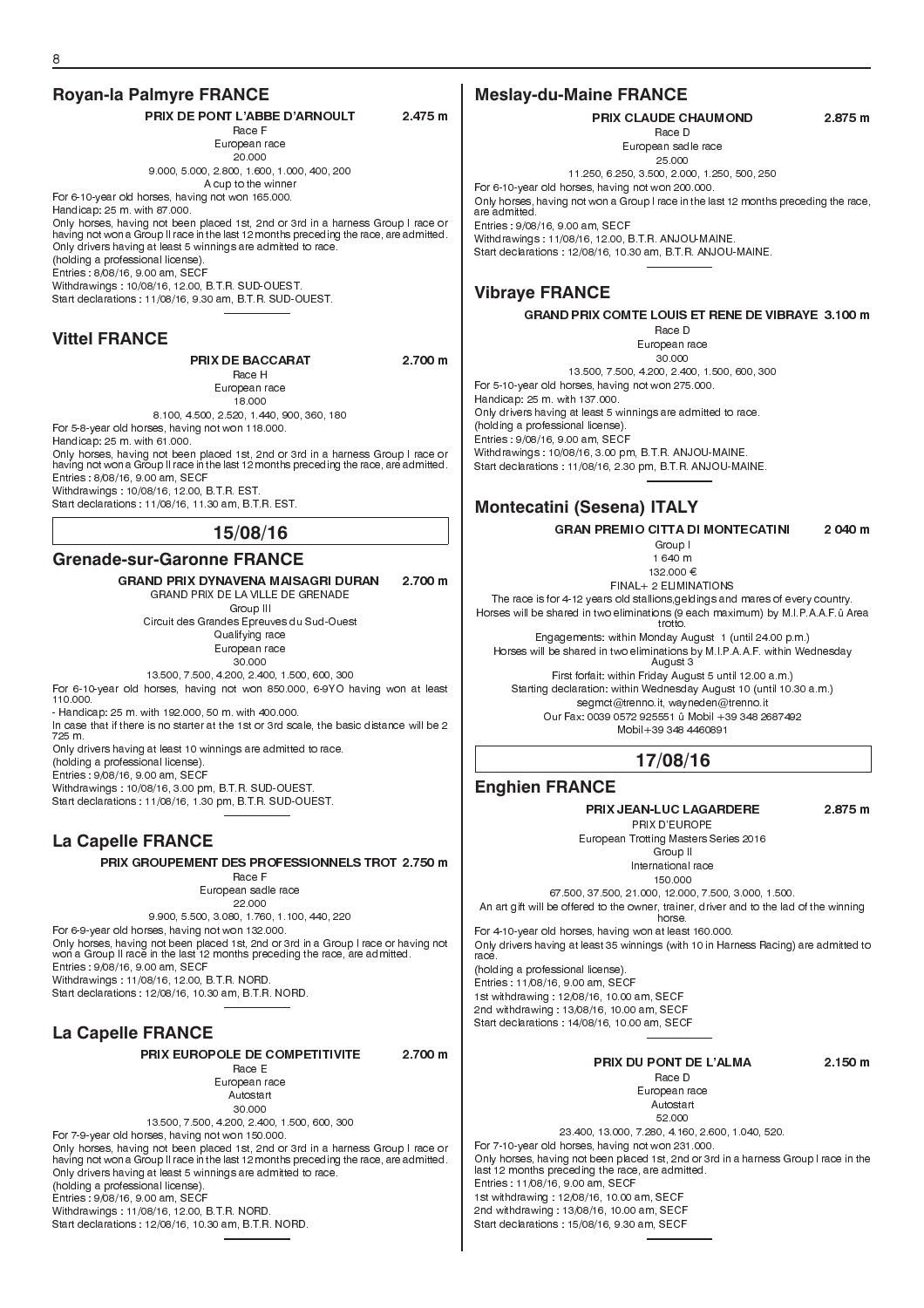#### PRIX DE GENEVE 2.875 m

Group III European race 85.000 38.250, 21.250, 11.900, 6.800, 4.250, 1.700, 850. For 4-year old horses, having won at least 30.000. Only drivers having at least 35 winnings (with 10 in Harness Racing) are admitted to race. (holding a professional license). Entries : 11/08/16, 9.00 am, SECF 1st withdrawing : 12/08/16, 10.00 am, SECF 2nd withdrawing : 13/08/16, 10.00 am, SECF Start declarations : 15/08/16, 9.30 am, SECF

### **Enghien FRANCE**

PRIX DE LA PORTE DE VERSAILLES 2.150 m

Group III European race Autostart 70.000

31.500, 17.500, 9.800, 5.600, 3.500, 1.400, 700. For 5-6-year old horses, having won at least 35.000 but not 261.000. Only horses, having not been placed 1st, 2nd or 3rd in a harness Group I race in the last 12 months preceding the race, are admitted.

Entries : 11/08/16, 9.00 am, SECF

1st withdrawing : 12/08/16, 10.00 am, SECF 2nd withdrawing : 13/08/16, 10.00 am, SECF

Start declarations : 15/08/16, 9.30 am, SECF

### **Solvalla SWEDEN**

#### AHLSELL LEGENDS (Race no. 1) 2.140 m

Autostart, 10 starters 196.500 SEK (100.000 ; 50.000 ; 25.000 ; 13.500 ; 8.000)  $"21 163 \in (10 770, 5 385, 2 693, 1 454, 862)"$ "For horses, from any country, having at least 200.001 SEK ; 21 540 € but less than 1.200.000 SEK ; 129 240 € winnings. Invited drivers." The horses are not allowed to start anywhere after 10.08.16 Entries and start declaration: 10.08.16 before 09H00

#### QUEEN L:S LOPP-STOLOPP (Race no. 2) 2.640 m

Autostart 196.500 SEK (100.000 ; 50.000 ; 25.000 ; 13.500 ; 8.000)  $21 163 € (10 770 ; 5 385 ; 2 693 ; 1 454 ; 862)$ "For mares, from any country, having at least 200.001 SEK ; 21 540 € but less than 1.650.000 SEK ; 177 705  $\epsilon$  winnings. The horses are not allowed to start anywhere after 10.08.16 Entries and start declaration: 10.08.16 before 09H00

#### DIAMANTSTOET,FINAL-BERNTLINDSTEDTSLOPP(Raceno.3) 2.140 m

393.500 SEK (200.000 ; 100.000 ; 50.000 ; 26.500 ; 17.000)  $"42 380 \in (21 540 ; 10 770 ; 5 385 ; 2 854 ; 1 831)"$ For 3 to 7 years old mares, from any country, that are qualified for final. Handicap 20 m for mares that have participated in eliminations at Solvalla, Eskilstuna and Jägersro. The horses are not allowed to start anywhere after 10.08.16

Entries and start declaration: 10.08.16 before 09H00

#### WALLENIUS CUP-TREÅRINGSLOPP STON (Race no. 4) 1.640 m

Autostart

293.500 SEK (150.000 ; 75.000 ; 37.500 ; 19.000 ; 12.000)  $^{\rm o}$ 31 610 € (16 155 ; 8 078 ; 4 039 ; 2 046 ; 1 292 )"

For 3 years old mares, from any country. The horses are not allowed to start anywhere after 10.08.16 Entries and start declaration: 10.08.16 before 09H00

#### BIG NOON-POKALEN-TRE/FYRAÅRINGSLOPP (Race no. 5) 1.640 m

393.500 SEK (200.000 ; 100.000 ; 50.000 ; 26.500 ; 17.000)  $42$  380 € (21 540 ; 10 770 ; 5 385 ; 2 854 ; 1 831 )" For 3 and 4 years old horses, from any country. Handicap 20 m for 4 years old horses.

The horses are not allowed to start anywhere after 10.08.16 Entries and start declaration: 10.08.16 before 09H00

### PRIX MAHARAJAH-EUROPEAN CHAMPIONSHIP FOR MARES 2.140 m

Race no. 6 Group I

Autostart

1.600.000 SEK (800.000 ; 400.000 ; 200.000 ; 96.000 ; 64.000 ; 40.000)  $172$  320 € (86160; 43080; 21540; 10339; 6893; 4308)'

For 3 to 10 years old mares, from any country. The horses are not allowed to start anywhere after 10.08.16

Entries and start declaration: 08.08.16 before 12H00 to each horse country, Trotting Association.

### JUBILEUMSPOKALEN-FEMÅRINGSLOPP (Race no. 7) 2.140 m

Autostart Group I

1.750.000 SEK (1.000.000 ; 400.000 ; 200.000 ; 100.000 ; 50.000) 188 475 ¤ (107 700;43 080;21 540;10 770;5385) For 5 years old horses, from any country. The winner of Victory Tilly race atSolvalla 03.08.16 and the winner of L.Fabritius Memorial atÅby 31.07.16 are guaranteedto start in Jubileumspokalen. Solvalla Racetrack has two wildcards. The horses are not allowed to start anywhere after 10.08.16

Entries and start declaration: 10.08.16 before 09H00

### **18/08/16**

#### **Enghien FRANCE**

#### PRIX DE LA PORTE D'ORLEANS 2.875 m

Race D European sadle males race

42.000 18.900, 10.500, 5.880, 3.360, 2.100, 840, 420. For 5-6-year old males and geldings, having not won 91.000. Only horses, having not been placed 1st, 2nd or 3rd in a Group I race or having not won a Group II race in the last 12 months preceding the race, are admitted. Entries : 12/08/16, 9.00 am, SECF Withdrawings : 15/08/16, 10.00 am, SECF Start declarations : 16/08/16, 9.30 am, SECF

### **19/08/16**

### **Cabourg FRANCE**

#### PRIX DES CARDAMINES 2.850 m

Race F European race 36.000

16.200, 9.000, 5.040, 2.880, 1.800, 720, 360.

For 6-8-year old horses, having not won 159.000. Handicap: 25 m. with 73.000. Only horses, having not been placed 1st, 2nd or 3rd in a harness Group I race or having not won a Group II race in the last 12 months preceding the race, are admitted. Entries : 13/08/16, 9.00 am, SECF 1st withdrawing : 15/08/16, 10.00 am, SECF 2nd withdrawing : 16/08/16, 10.00 am, SECF Start declarations : 17/08/16, 9.30 am, SECF

### **Pornichet FRANCE**

PRIXDUCONSEILDEPARTEMENTALDELOIRE-ATLANTIQUE 2.725 m

Race F European sadle race

23.000 10.350, 5.750, 3.220, 1.840, 1.150, 460, 230 For 6-9-year old horses, having not won 124.000. Only horses, having not been placed 1st, 2nd or 3rd in a Group I race or having not won a Group II race in the last 12 months preceding the race, are admitted. Entries : 13/08/16, 9.00 am, SECF Withdrawings : 16/08/16, 12.00, B.T.R. OUEST. Start declarations : 17/08/16, 9.30 am, B.T.R. OUEST.

#### PRIX DU CONSEIL REGIONAL DES PAYS DE LA LOIRE 2.725 m

Race C European race 35.000

15.750, 8.750, 4.900, 2.800, 1.750, 700, 350 For 6-10-year old horses, having not won 410.000, 6-7YO having won at least 50.000, 8YO at least 80.000. Handicap: 25 m. with 212.000. Only drivers having at least 10 winnings are admitted to race. (holding a professional license). Entries : 13/08/16, 9.00 am, SECF Withdrawings : 16/08/16, 12.00, B.T.R. OUEST. Start declarations : 17/08/16, 9.30 am, B.T.R. OUEST.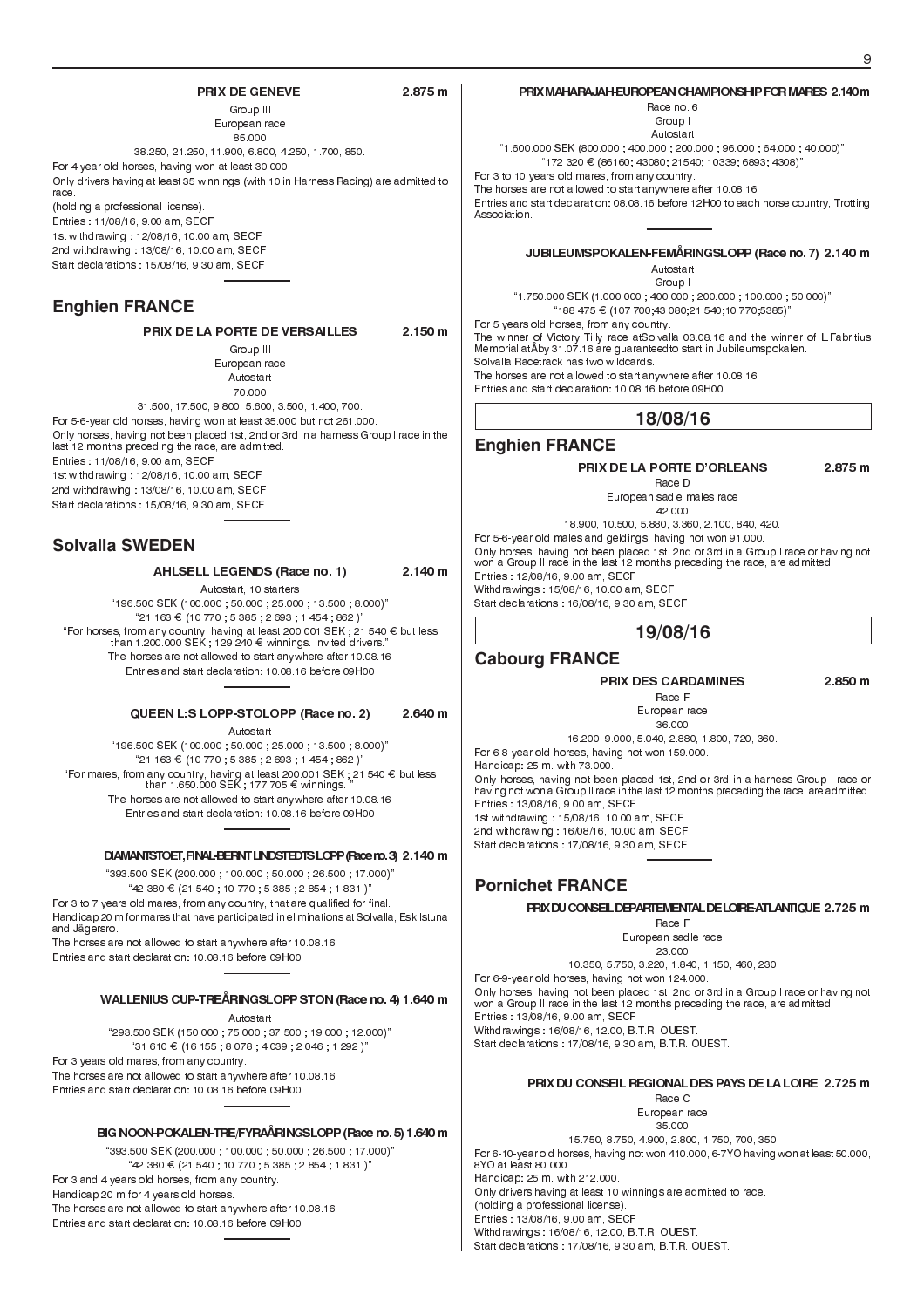#### **Cagnes-sur-Mer FRANCE**

PRIX DE LA PROMENADE DES ANGLAIS 2.925 m Race E European race 30.000 13.500, 7.500, 4.200, 2.400, 1.500, 600, 300 For 7-9-year old horses, having not won 145.000. Only horses, having not been placed 1st, 2nd or 3rd in a harness Group I race or having not won a Group II race in the last 12 months preceding the race, are admitted. Entries : 14/08/16, 9.00 am, SECF Withdrawings : 17/08/16, 10.00 am, Hippodrome de Cagnes-sur-Mer. Start declarations : 18/08/16, 9.30 am, Hippodrome de Cagnes-sur-Mer. GRAND PRIX DE LA VILLE DE NICE 2.925 m Race A European race

75.000 33.750, 18.750, 10.500, 6.000, 3.750, 1.500, 750 For 5-10-year old horses, having not won 680.000. Handicap: 25 m. with 330.000. Entries : 14/08/16, 9.00 am, SECF Withdrawings : 17/08/16, 10.00 am, Hippodrome de Cagnes-sur-Mer. Start declarations : 18/08/16, 9.30 am, Hippodrome de Cagnes-sur-Mer.

#### PRIX COCO BEACH 2.925 m

Race G European race AMATEURS 8.000

3.600, 2.000, 1.120, 640, 400, 160, 80 For 6-9-year old horses, having not won 88.000.

Handicap: 25 m. with 44.000.

Only horses, having not been placed 1st, 2nd or 3rd in a harness Group I race or having not won a Group II race in the last 12 months preceding the race, are admitted. Entries : 14/08/16, 9.00 am, SECF Withdrawings : 17/08/16, 10.00 am, Hippodrome de Cagnes-sur-Mer.

Start declarations : 18/08/16, 9.30 am, Hippodrome de Cagnes-sur-Mer.

### **Les Sables d'Olonne FRANCE**

PRIX DU VENDEE GLOBE - CONSEIL DEPARTEMENTAL 2.650 m

Race E European race Autostart 25.000 11.250, 6.250, 3.500, 2.000, 1.250, 500, 250 For 6-9-year old horses, having not won 161.000. Only horses, having not been placed 1st, 2nd or 3rd in a harness Group I race or having not won a Group II race in the last 12 months preceding the race, are admitted. Only drivers having at least 5 winnings are admitted to race. (holding a professional license). Entries : 14/08/16, 9.00 am, SECF Withdrawings : 16/08/16, 12.00, B.T.R. OUEST. Start declarations : 17/08/16, 1.30 pm, B.T.R. OUEST.

# **Örebro SWEDEN**

BRONSDIVISIONEN, ELIM 2 (Race no. 3) 2.640 m 216.000 SEK (110.000 ; 55.000 ; 27.500 ; 14.500 ; 9.000)  $"23\,263 \in (11\,847\,;\,5\,924\,;\,2\,962\,;\,1\,562\,;\,969\,)"$ "For 3 years and older horses, from any country, having at least 400.001 SEK ; 43<br>080 € but less than 800.001 SEK ; 86 160 € winnings." The horses are not allowed to start anywhere after 13.08.16

Entries and start declaration: 12.08.16 before 09H00

### **Örebro SWEDEN**

SILVERDIVISIONEN, ELIM 2 (Race no. 4) 2.100 m Autostart

244.500 SEK (125.000 ; 62.500 ; 31.000 ; 16.000 ; 10.000)  $126333 \in (13463 \div 6731 \div 3339 \div 1723 \div 1077)$ "For 3 years and older horses, from any country, having at least 400.001 SEK ; 43<br>080 € but less than 1.500.001 SEK ; 161 550 € winnings." The horses are not allowed to start anywhere after 13.08.16 Entries and start declaration: 12.08.16 before 09H00

### **Örebro SWEDEN**

#### EXPRESS GAXES LOPP-GULDDIVISIONEN, ELIM2 (Raceno.5) 2.100 m

Autostart 293.500 SEK (150.000 ; 75.000 ; 37.500 ; 19.000 ; 12.000)  $^{\rm o}$ 31 610 € (16 155 ; 8 078 ; 4 039 ; 2 046 ; 1 292 ) $^{\rm o}$ For 3 years and older horses, from any country, having at least 400.001 SEK ; 43 080 ¤ winnings. The horses are not allowed to start anywhere after 13.08.16 Entries and start declaration: 12.08.16 before 09H00

### **Örebro SWEDEN**

E3 FINAL-STON 1.609 m

Group I Autostart 2.000.000 SEK (1.000.000 ; 500.000 ; 250.000 ; 120.000 ; 80.000 ; 50.000)  $215\,400 \in (107\,700\, , 53\,850\, , 26\,925\, , 12\,924\, , 8\,616\, , 5385)^n$ For 3 years old mares, from any country, that are left after fourth stake. For mares that have qualified for final from eliminations at Gävle 08.08.16. The horses are not allowed to start anywhere after 13.08.16 Entries and start declaration: 12.08.16 before 09H00

Race no. 6

# **Örebro SWEDEN**

E3 FINAL-HINGSTAR/VALACKER 1.609 m Race no. 7 Group I

Autostart 2.000.000 SEK (1.000.000 ; 500.000 ; 250.000 ; 120.000 ; 80.000 ; 50.000)  $"215\ 400\in$  (107 700 ;53 850 ;26 925 ;12 924 ;8 616 ;5385)" For 3 years old geldings or stallions, from any country, that are left after fourth stake. For geldings/stallions that have qualified for final from eliminations at Gävle 08.08.16. The horses are not allowed to start anywhere after 13.08.16 Entries and start declaration: 12.08.16 before 09H00

### **Örebro SWEDEN**

LÖRDAGSLOPPET (Race no. 8) 2.640 m 196.500 SEK (100.000 ; 50.000 ; 25.000 ; 13.500 ; 8.000)  $21 163 \in (10 770, 5385, 2693, 1454, 862)^{n}$ "For horses from any country, having at least 30.000 SEK ; 3 231 € but less than 275.000 SEK ; 29 618 € winnings." "Handicap: 20 m with 100.001 SEK ; 10 770  $\in$ " The horses are not allowed to start anywhere after 13.08.16 Entries and start declaration: 12.08.16 before 09H00

### **21/08/16**

### **Saint-Pierre-sur-Dives FRANCE**

GRAND PRIX DE SAINT-PIERRE-SUR-DIVES 2.800 m

Race F European race 25.000

11.250, 6.250, 3.500, 2.000, 1.250, 500, 250 A cup will be given by Saint-Pierre-Sur-Dives city. For 6-8-year old horses, having not won 144.000. Handicap: 25 m. with 71.000. Only horses, having not been placed 1st, 2nd or 3rd in a harness Group I race or having not won a Group II race in the last 12 months preceding the race, are admitted. Only drivers having at least 5 winnings are admitted to race. (holding a professional license). In elimination case: horses that are recorded in a race from August 14, 2016 will be withdrawed by priority. Entries : 15/08/16, 9.00 am, SECF Withdrawings : 17/08/16, 12.00, B.T.R. BASSE-NORMANDIE. Start declarations : 18/08/16, 11.30 am, B.T.R. BASSE-NORMANDIE.

### **Zonza FRANCE**

PRIX PAUL GIANNI 3.150 m

Race D International race

18.000 8.100, 4.500, 2.520, 1.440, 900, 360, 180 For 6-10-year old horses, 6YO having won at least 50.000. Handicap: 25 m. with 180.000, 50 m. with 350.000. In elimination case: horses that are recorded in a race from August 14, 2016 will be withdrawed by priority. Entries : 15/08/16, 9.00 am, SECF Withdrawings : 17/08/16, 12.00, B.T.R. SUD-EST. Start declarations : 18/08/16, 11.30 am, B.T.R. SUD-EST.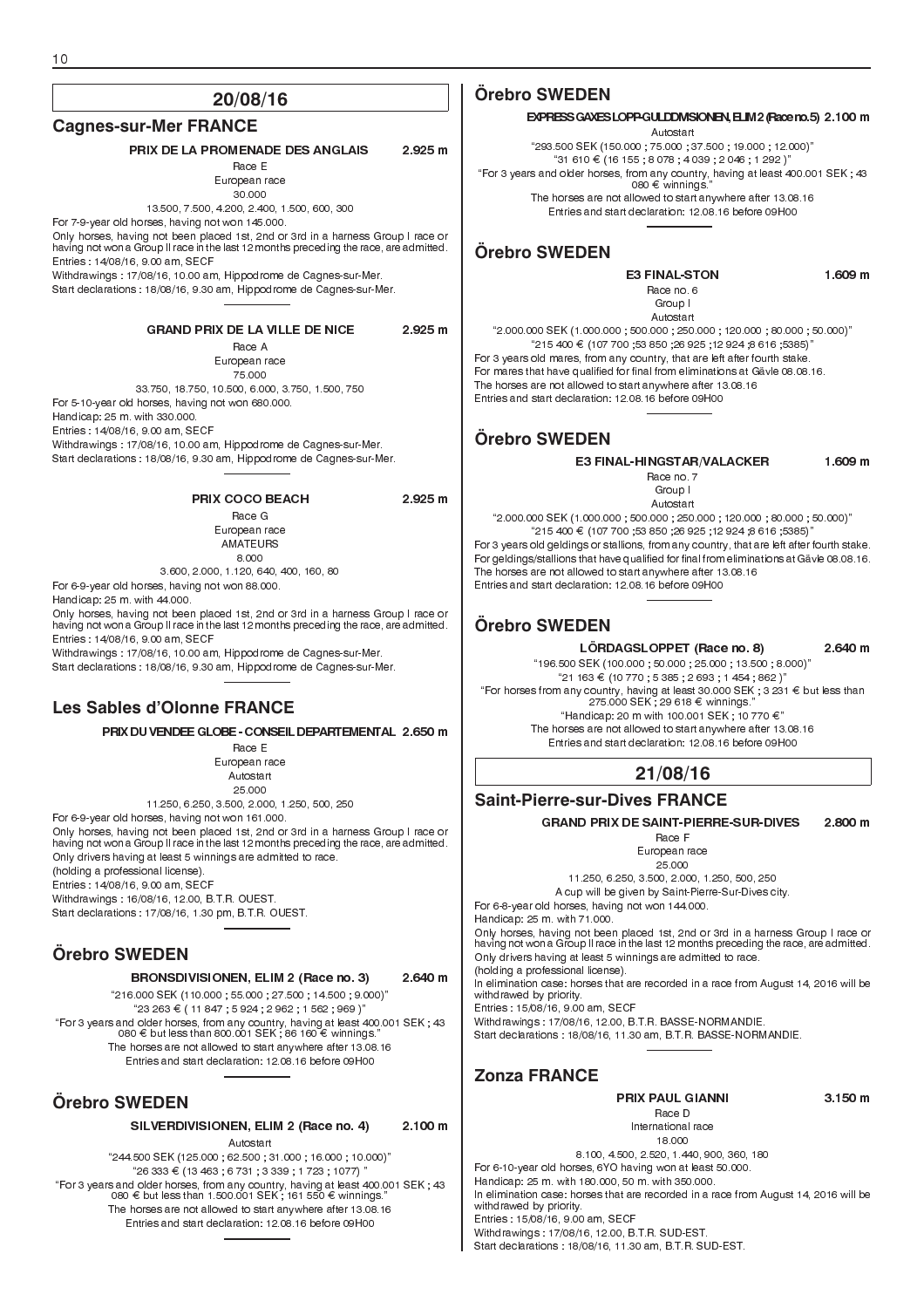#### **Cagnes-sur-Mer FRANCE**

### PRIX TITLIS 2.925 m

Race D European sadle race 36.000

16.200, 9.000, 5.040, 2.880, 1.800, 720, 360 For 5-10-year old horses, having not won 300.000.

Handicap: 25 m. with 150.000.

Only horses, having not won a Group I race in the last 12 months preceding the race, are admitted.

Entries : 16/08/16, 9.00 am, SECF

Withdrawings : 19/08/16, 10.00 am, Hippodrome de Cagnes-sur-Mer. Start declarations : 20/08/16, 9.30 am, Hippodrome de Cagnes-sur-Mer.

#### **Castera-Verduzan FRANCE**

GRAND PRIX DYNAVENA MAISAGRI DURAN 2.800 m GRAND PRIX DE CASTERA-VERDUZAN Race A

Circuit des Grandes Epreuves du Sud-Ouest Qualifying race International race 35.000

15.750, 8.750, 4.900, 2.800, 1.750, 700, 350

For 5-10-year old horses. Handicap: 25 m. with 180.000, 50 m. with 320.000. Only horses, having not been placed in a Group I race are admitted. Only drivers having at least 5 winnings are admitted to race. (holding a professional license). Entries : 16/08/16, 9.00 am, SECF Withdrawings : 17/08/16, 3.00 pm, B.T.R. SUD-OUEST. Start declarations : 18/08/16, 1.30 pm, B.T.R. SUD-OUEST.

### **Vincennes FRANCE**

#### PRIX PIERRE PLAZEN 2.175 m

Group II European males race 120.000 54.000, 30.000, 16.800, 9.600, 6.000, 2.400, 1.200. For 3-year-old males, geldings excluded, having won at least 12.000. Only drivers having at least 35 winnings (with 10 in Harness Racing) are admitted to race. (holding a professional license). Entries : 16/08/16, 9.00 am, SECF

Withdrawings : 18/08/16, 10.00 am, SECF Start declarations : 19/08/16, 10.30 am, SECF

#### PRIX GUY DELOISON 2.175 m

Group II European females race 120.000 54.000, 30.000, 16.800, 9.600, 6.000, 2.400, 1.200. For 3-year-old females, having won at least 12.000. Only drivers having at least 35 winnings (with 10 in Harness Racing) are admitted to (holding a professional license).

Entries : 16/08/16, 9.00 am, SECF Withdrawings : 18/08/16, 10.00 am, SECF Start declarations : 19/08/16, 10.30 am, SECF

race.

### **23/08/16**

#### **Divonne-les-Bains FRANCE**

PRIX DE L'AMITIE FRANCO-SUISSE 2.050 m

Race E European race Autostart 25.000

11.250, 6.250, 3.500, 2.000, 1.250, 500, 250 For 6-9-year old horses, having not won 160.000.

Only horses, having not been placed 1st, 2nd or 3rd in a harness Group I race or having not won a Group II race in the last 12 months preceding the race, are admitted. Only drivers having at least 5 winnings are admitted to race. (holding a professional license). Entries : 17/08/16, 9.00 am, SECF Withdrawings : 19/08/16, 12.00, B.T.R. CENTRE-EST.

Start declarations : 20/08/16, 9.30 am, B.T.R. CENTRE-EST.

### **24/08/16**

#### **Vincennes FRANCE**

#### PRIX DE BEAUNE 2.700 m

Race C European race

65.000 29.250, 16.250, 9.100, 5.200, 3.250, 1.300, 650. For 7-10-year old horses, having not won 315.000. Entries : 18/08/16, 9.00 am, SECF 1st withdrawing : 19/08/16, 10.00 am, SECF 2nd withdrawing : 20/08/16, 10.00 am, SECF Start declarations : 22/08/16, 9.30 am, SECF

#### PRIX DE NOAILLES 2.700 m Race D

European race 46.000 20.700, 11.500, 6.440, 3.680, 2.300, 920, 460.

For 6-9-year old horses, having not won 182.000. Only horses, having not been placed 1st, 2nd or 3rd in a harness Group I race or having not won a Group II race in the last 12 months preceding the race, are admitted. Entries : 18/08/16, 9.00 am, SECF 1st withdrawing : 19/08/16, 10.00 am, SECF 2nd withdrawing : 20/08/16, 10.00 am, SECF Start declarations : 22/08/16, 9.30 am, SECF

#### PRIX DU PERIGORD 2.700 m Race B

European race 55.000

24.750, 13.750, 7.700, 4.400, 2.750, 1.100, 550. For 5-year old horses, having won at least 20.000 but not 155.000. Only horses, having not been placed 1st, 2nd or 3rd in a harness Group I race or having not won a Group II race in the last 12 months preceding the race, are admitted. Entries : 18/08/16, 9.00 am, SECF 1st withdrawing : 19/08/16, 10.00 am, SECF 2nd withdrawing : 20/08/16, 10.00 am, SECF Start declarations : 22/08/16, 9.30 am, SECF

### **25/08/16**

### **Les Sables d'Olonne FRANCE**

#### PRIX DE LA SOCIETE DES COURSES DE NANTES 2.775 m

Race E European race 30.000

13.500, 7.500, 4.200, 2.400, 1.500, 600, 300 For 5-10-year old horses, having not won 177.000. Handicap: 25 m. with 93.000. Only horses, having not been placed 1st, 2nd or 3rd in a harness Group I race or having not won a Group II race in the last 12 months preceding the race, are admitted. Only drivers having at least 5 winnings are admitted to race. (holding a professional license). Entries : 19/08/16, 9.00 am, SECF Withdrawings : 22/08/16, 12.00, B.T.R. OUEST.

Start declarations : 23/08/16, 9.30 am, B.T.R. OUEST.

### **26/08/16**

#### **Cabourg FRANCE**

#### PRIX DES GAZANIES 2.850 m

Race E European sadle race APPRENTIS-LADS-JOCKEYS 25.000

11.250, 6.250, 3.500, 2.000, 1.250, 500, 250. For 6-7-year old horses, having not won 99.000. Entries : 20/08/16, 9.00 am, SECF Withdrawings : 23/08/16, 10.00 am, SECF Start declarations : 24/08/16, 9.30 am, SECF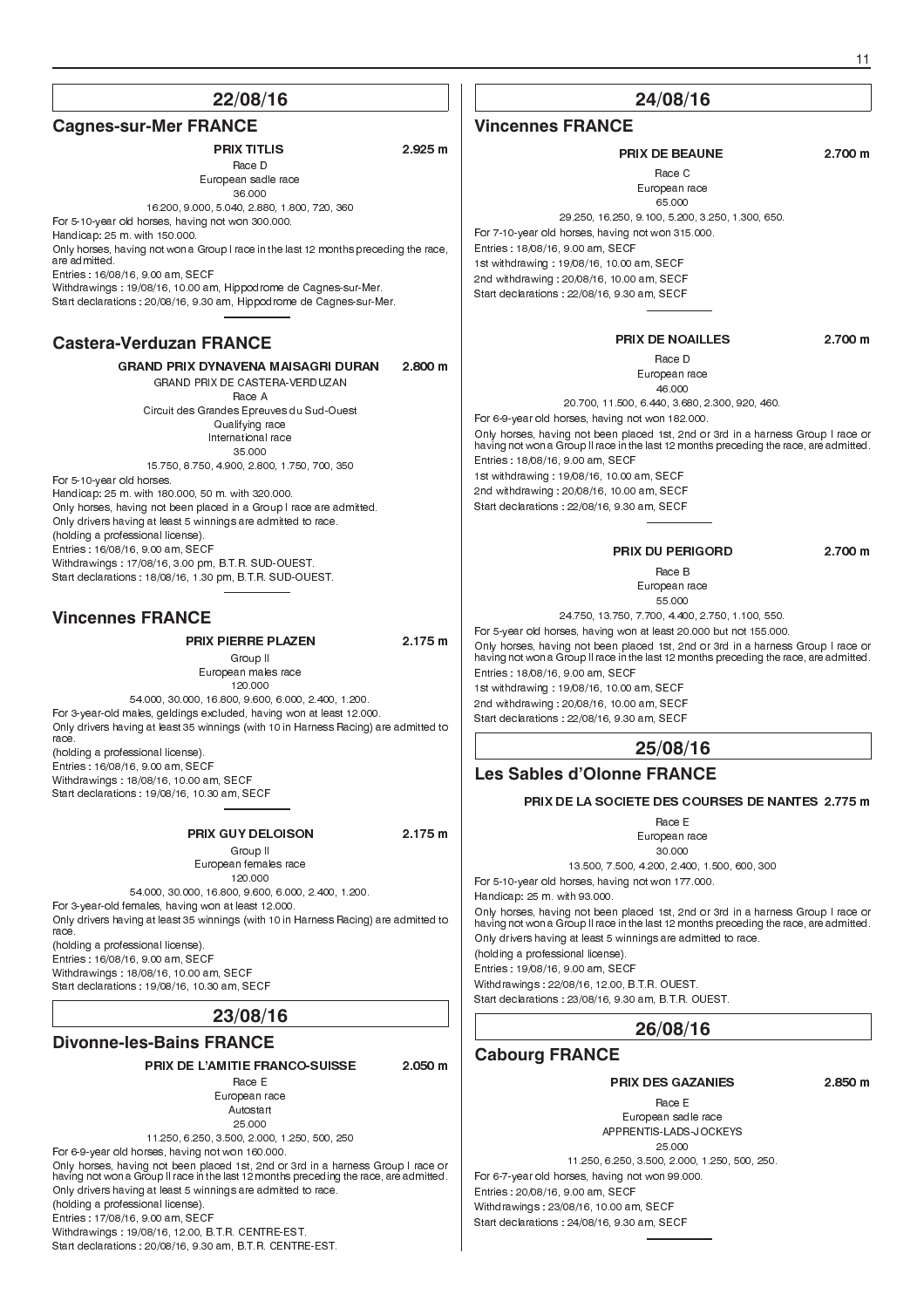### **Cagnes-sur-Mer FRANCE**

#### PRIX D'ARGENTAN 1.609 m Race E

European males race Autostart 30.000

13.500, 7.500, 4.200, 2.400, 1.500, 600, 300

For 7-9-year old males and geldings, having not won 156.000.

Only horses, having not been placed 1st, 2nd or 3rd in a harness Group I race or having not won a Group II race in the last 12 months preceding the race, are admitted. Entries : 20/08/16, 9.00 am, SECF

Withdrawings : 23/08/16, 10.00 am, Hippodrome de Cagnes-sur-Mer. Start declarations : 24/08/16, 9.30 am, Hippodrome de Cagnes-sur-Mer.

PRIX DE LA CAPELLE 1.609 m

Race E European females race Autostart 30.000 13.500, 7.500, 4.200, 2.400, 1.500, 600, 300

For 7-9-year old females, having not won 156.000.

Only horses, having not been placed 1st, 2nd or 3rd in a Group I race or having not won a Group II race in the last 12 months preceding the race, are admitted. Entries : 20/08/16, 9.00 am, SECF

Withdrawings : 23/08/16, 10.00 am, Hippodrome de Cagnes-sur-Mer. Start declarations : 24/08/16, 9.30 am, Hippodrome de Cagnes-sur-Mer.

#### GRAND PRIX DU DEPARTEMENT 06 1.609 m

European Trotting Masters Series 2016 Group II International race Challenge du Trot Grande Vitesse - Race 3 Autostart 180.000

81.000, 45.000, 25.200, 14.400, 9.000, 3.600, 1.800

For 4-10-year old horses, 4-8YO having won at least 80.000.

In case of elimination, priority to start will be given to any horse having a reduc. time lower or equal to 1105 in the 2 first step of the Challenge du Trot Grande Vitesse at Argentan on April 30, 2016 or at La Capelle on July 10, 2016.

Only drivers having at least 20 winnings (with 10 in Harness Racing) are admitted to race. Parade before the race

Entries : 20/08/16, 9.00 am, SECF

Withdrawings : 22/08/16, 10.00 am, hippodrome de Cagnes-sur-Mer. Start declarations : 23/08/16, 12.00, Hippodrome de Cagnes-sur-Mer.

### **Divonne-les-Bains FRANCE**

GRAND PRIX DU TROTTING 2.675 m

Race C European race 32.000

14.400, 8.000, 4.480, 2.560, 1.600, 640, 320 For 5-10-year old horses, having not won 370.000.

Handicap: 25 m. with 175.000. Only drivers having at least 10 winnings are admitted to race. (holding a professional license). Entries : 20/08/16, 9.00 am, SECF

Withdrawings : 23/08/16, 12.00, B.T.R. CENTRE-EST.

Start declarations : 24/08/16, 9.30 am, B.T.R. CENTRE-EST.

### **Bergsker SWEDEN**

#### BREEDERS CROWN-TVÅÅRINGSLOPP (Race no. 3)2.140 m

Autostart

358.000 SEK (175.000 ; 87.500 ; 43.500 ; 25.000 ; 17.000 ; 10.000) 38 557 ¤ (18848; 9424; 4685; 2693; 1831; 1077) For 2 years old horses, from any country, that are qualified in Breeders Crown The horses are not allowed to start anywhere after 21.08.16 Entries and start declaration: 19.08.16 before 09H00

#### TSAR DINVERNES LOPP-FYRAÅRINGSLOPP (Race no. 8) 2.140 m

Autostart 196.500 SEK (100.000 ; 50.000 ; 25.000 ; 13.500 ; 8.000)  $"21 163 \in (10 770, 5 385, 2 693, 1 454, 862)"$ For 4 years old horses, from any country, having less than 300.000 SEK ; 32 310 ¤ winnings. Entries and start declaration: 19.08.16 before 09H00

#### SERENAS LOPP-STON (Race no. 9) 1.640 m

Autostart

196.500 SEK (100.000 ; 50.000 ; 25.000 ; 13.500 ; 8.000)  $"21 163 \in (10 770, 5 385, 2 693, 1 454, 862)"$ "For mares, from any country, having at least 100.001 SEK ; 10 770 € but less<br>than 500.000 SEK winnings." Entries and start declaration: 19.08.16 before 09H00

MALABAR CIRCLE ÅS LOPP (Race no. 11) 1.640 m

Autostart 196.500 SEK (100.000 ; 50.000 ; 25.000 ; 13.500 ; 8.000)  $0.21$  163 € (10 770  $\frac{1}{2}$  5 385 ; 2 693 ; 1 454 ; 862 )" "For horses, from any country, having at least 400.001 SEK ; 43 080  $\bm{\epsilon}$  winnings." Entries and start declaration: 19.08.16 before 09H00

### **27/08/16**

#### **Cagnes-sur-Mer FRANCE**

#### PRIX MAGE DE LA MERITE 1.609 m

Race D European race Autostart 26.000

11.700, 6.500, 3.640, 2.080, 1.300, 520, 260

For 4-5-year old horses, having not won 50.500.

Only horses, having not been placed 1st, 2nd or 3rd in a harness Group I race or having not won a Group II race in the last 12 months preceding the race, are admitted. Support éventuel au Palio de lAmitié.

This race may be kept for Palio de lAmitié, in that case number of starters will be equal to number of participating cities and up to the limit of 14 starters max. After the start declarations and elimination, according to the rules set by SECF, the participants will be drawing by lots to represent one of the city taking part to this challenge.

Jockeys will wear the racing colors of the city that they represent.

Possible parade before the race

Entries : 21/08/16, 9.00 am, SECF

Withdrawings : 24/08/16, 10.00 am, Hippodrome de Cagnes-sur-Mer.

Start declarations : 25/08/16, 9.30 am, Hippodrome de Cagnes-sur-Mer.

PRIX DE MONTEGIORGIO 1.609 m

Race D European race Autostart 34.000

15.300, 8.500, 4.760, 2.720, 1.700, 680, 340

For 7-10-year old horses, having not won 243.000.

Only horses, having not been placed 1st, 2nd or 3rd in a harness Group I race in the last 12 months preceding the race, are admitted.

This race may be kept for Palio de lAmitié, in that case number of starters will be equal to number of participating cities and up to the limit of 14 starters max. After the start declarations and elimination, according to the rules set by SECF, the participants will be drawing by lots to represent one of the city taking part to this challenge.

Jockeys will wear the racing colors of the city that they represent. If this race does not reach the number of required starters for each city represented in Palio de lAmitié, conditions above will be applied to Prix Mage de la Mérité. Possible parade before the race Entries : 21/08/16, 9.00 am, SECF Withdrawings : 24/08/16, 10.00 am, Hippodrome de Cagnes-sur-Mer.

Start declarations : 25/08/16, 9.30 am, Hippodrome de Cagnes-sur-Mer.

### **Vincennes FRANCE**

PRIX DE PROVENCE 2.700 m

Group III European race 85.000

38.250, 21.250, 11.900, 6.800, 4.250, 1.700, 850. For 5-6-year old horses, having won at least 35.000 but not 365.000. Entries : 21/08/16, 9.00 am, SECF Withdrawings : 24/08/16, 10.00 am, SECF

Start declarations : 25/08/16, 9.30 am, SECF

### **Bergsker SWEDEN**

BRONSDIVISIONEN, ELIM 3 (Race no. 3) 2.140 m

Autostart 216.000 SEK (110.000 ; 55.000 ; 27.500 ; 14.500 ; 9.000)  $"23\,263 \in (11\,847\,;\,5\,924\,;\,2\,962\,;\,1\,562\,;\,969\,)^n$ "For 3 years and older horses, from any country, having at least 400.001 SEK ; 43<br>080 € but less than 800.001 SEK ; 86 160 € winnings." The horses are not allowed to start anywhere after 20.08.16 Entries and start declaration: 19.08.16 before 09H00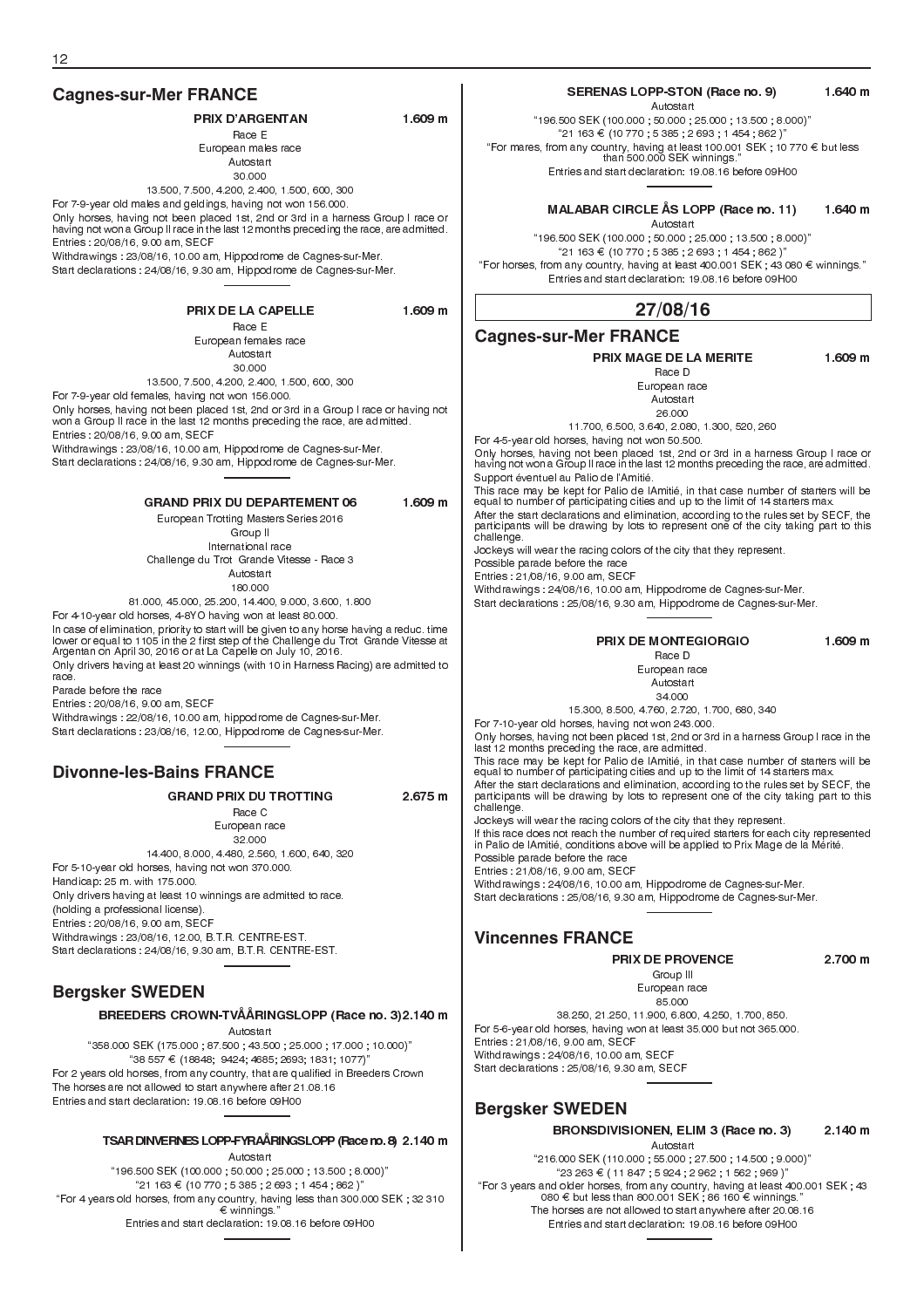#### SILVERDIVISIONEN, ELIM 3 (Race no. 4) 1.640 m

Autostart 244.500 SEK (125.000 ; 62.500 ; 31.000 ; 16.000 ; 10.000)  $26333 \in (13463 \div 6731 \div 3339 \div 1723 \div 1077)$ "For 3 years and older horses, from any country, having at least 400.001 SEK ; 43<br>080 € but less than 1.500.001 SEK ; 161 550 € winnings." The horses are not allowed to start anywhere after 20.08.16 Entries and start declaration: 19.08.16 before 09H00

#### SUNDSVALL OPEN TROT 2.140 m

Group I

UET MASTERS SERIES GULDDIVISIONEN, ELIM 3 (Race no. 5) Autostart, 10 starters 1.750.000 SEK (1.000.000 ; 400.000 ; 200.000 ; 100.000 ; 50.000) 188 475 ¤ (107 700;43 080;21 540;10 770;5385) For 3 years and older horses, from any country, having at least 400.001 SEK ; 43 080 ¤ winnings. NorrlandsTravsällskap with SvenskTravsport has two wildcards. The horses are not allowed to start anywhere after 20.08.16 Entries and start declaration: 19.08.16 before 09H00

#### LARS LINDBERGS MINNE-KOMMUNAL (Race no. 6) 2.140 m

348.000 SEK (175.000 ; 87.500 ; 43.500 ; 25.000 ; 17.000) 37 480 ¤ (18848; 9424; 4685; 2693; 1831) For 3 years and older mares, from any country, having at least 200.001 SEK ; 21 540 ¤ winnings. Drivers only for Swedish apprentices. "Handicap: 20 m with 1.000.001 SEK ; 107 700 €" The horses are not allowed to start anywhere after 20.08.16 Entries and start declaration: 19.08.16 before 09H00

LÖRDAGSLOPPET (Race no. 8) 2.640 m

196.500 SEK (100.000 ; 50.000 ; 25.000 ; 13.500 ; 8.000)  $0.21$  163 € (10 770 ; 5 385 ; 2 693 ; 1 454 ; 862 )" "For horses, from any country, having at least 30.000 SEK ; 3 231 € but less than<br>275.000 SEK winnings."  $H$ andicap: 20 m with 100.001 SEK : 10 770  $\in$ " The horses are not allowed to start anywhere after 20.08.16 Entries and start declaration: 19.08.16 before 09H00

# **28/08/16**

### **Beaumont de Lomagne FRANCE**

#### GRAND PRIX DYNAVENA MAISAGRI DURAN 2.550 m

Race B Circuit des Grandes Epreuves du Sud-Ouest Qualifying race European race 35.000 15.750, 8.750, 4.900, 2.800, 1.750, 700, 350 For 5-10-year old horses, having not won 480.000. Handicap: 25 m. with 240.000. Only drivers having at least 10 winnings are admitted to race. (holding a professional license). Entries : 22/08/16, 9.00 am, SECF Withdrawings : 25/08/16, 12.00, B.T.R. SUD-OUEST. Start declarations : 26/08/16, 9.30 am, B.T.R. SUD-OUEST.

#### **Beaupreau FRANCE**

#### PRIX KERJACQUES 2.400 m

Race H European race 20.000

9.000, 5.000, 2.800, 1.600, 1.000, 400, 200 For 5-8-year old horses, having not won 117.000.

Handicap: 25 m. with 56.000.

Only horses, having not been placed 1st, 2nd or 3rd in a harness Group I race or having not won a Group II race in the last 12 months preceding the race, are admitted. Entries : 22/08/16, 9.00 am, SECF

Withdrawings : 24/08/16, 12.00, B.T.R. ANJOU-MAINE.

Start declarations : 25/08/16, 11.30 am, B.T.R. ANJOU-MAINE.

#### **Bernay FRANCE**

### PRIX JEAN MAIZERET 2.800 m

Race E European race

30.000 13.500, 7.500, 4.200, 2.400, 1.500, 600, 300 For 6-10-year old horses, having not won 210.000. Handicap: 25 m. with 104.000 Only horses, having not been placed 1st, 2nd or 3rd in a harness Group I race in the last 12 months preceding the race, are admitted. Only drivers having at least 5 winnings are admitted to race. (holding a professional license). Entries : 22/08/16, 9.00 am, SECF Withdrawings : 24/08/16, 12.00, B.T.R. HAUTE-NORMANDIE. Start declarations : 25/08/16, 9.30 am, B.T.R. HAUTE-NORMANDIE.

#### **Dieppe FRANCE**

### GRAND PRIX DE TROT DE LA VILLE DE DIEPPE 2.550 m

Race F European race 25.000 11.250, 6.250, 3.500, 2.000, 1.250, 500, 250 For 7-9-year old horses, having not won 155.000. Handicap: 25 m. with 76.000. Only horses, having not been placed 1st, 2nd or 3rd in a harness Group I race or having not won a Group II race in the last 12 months preceding the race, are admitted. Only drivers having at least 5 winnings are admitted to race. (holding a professional license). Entries : 22/08/16, 9.00 am, SECF Withdrawings : 24/08/16, 12.00, B.T.R. HAUTE-NORMANDIE.

Start declarations : 25/08/16, 11.30 am, B.T.R. HAUTE-NORMANDIE.

### **Royan-la Palmyre FRANCE**

PRIX DES MATHES LA PALMYRE 2.475 m

Race E European race

20.000 9.000, 5.000, 2.800, 1.600, 1.000, 400, 200 An art gift to the winner.

For 5-10-year old horses, having not won 205.000.

Handicap: 25 m. with 111.000. Only horses, having not been placed 1st, 2nd or 3rd in a harness Group I race in the last 12 months preceding the race, are admitted. Only drivers having at least 10 winnings are admitted to race. (holding a professional license). .<br>Entries : 22/08/16, 9.00 am, SECF Withdrawings : 24/08/16, 12.00, B.T.R. SUD-OUEST. Start declarations : 25/08/16, 9.30 am, B.T.R. SUD-OUEST.

### **Villeneuve-sur-Lot FRANCE**

#### GRAND PRIX DE SAINTE-LIVRADE 2.625 m

Race D European race 26.000

11.700, 6.500, 3.640, 2.080, 1.300, 520, 260 For 6-10-year old horses, having not won 270.000. Handicap: 25 m. with 130.000. Only horses, having not been placed 1st, 2nd or 3rd in a harness Group I race in the last 12 months preceding the race, are admitted. Only drivers having at least 5 winnings are admitted to race. (holding a professional license). Entries : 22/08/16, 9.00 am, SECF Withdrawings : 24/08/16, 12.00, B.T.R. SUD-OUEST. Start declarations : 25/08/16, 11.30 am, B.T.R. SUD-OUEST.

#### **29/08/16**

#### **Vincennes FRANCE**

#### PRIX DE PUTEAUX 2.700 m

Race B European sadle race 70.000 31.500, 17.500, 9.800, 5.600, 3.500, 1.400, 700. For 7-10-year old horses, having not won 395.000. Entries : 23/08/16, 9.00 am, SECF 1st withdrawing : 25/08/16, 10.00 am, SECF 2nd withdrawing or start declarations : 26/08/16, 10.30 am, SECF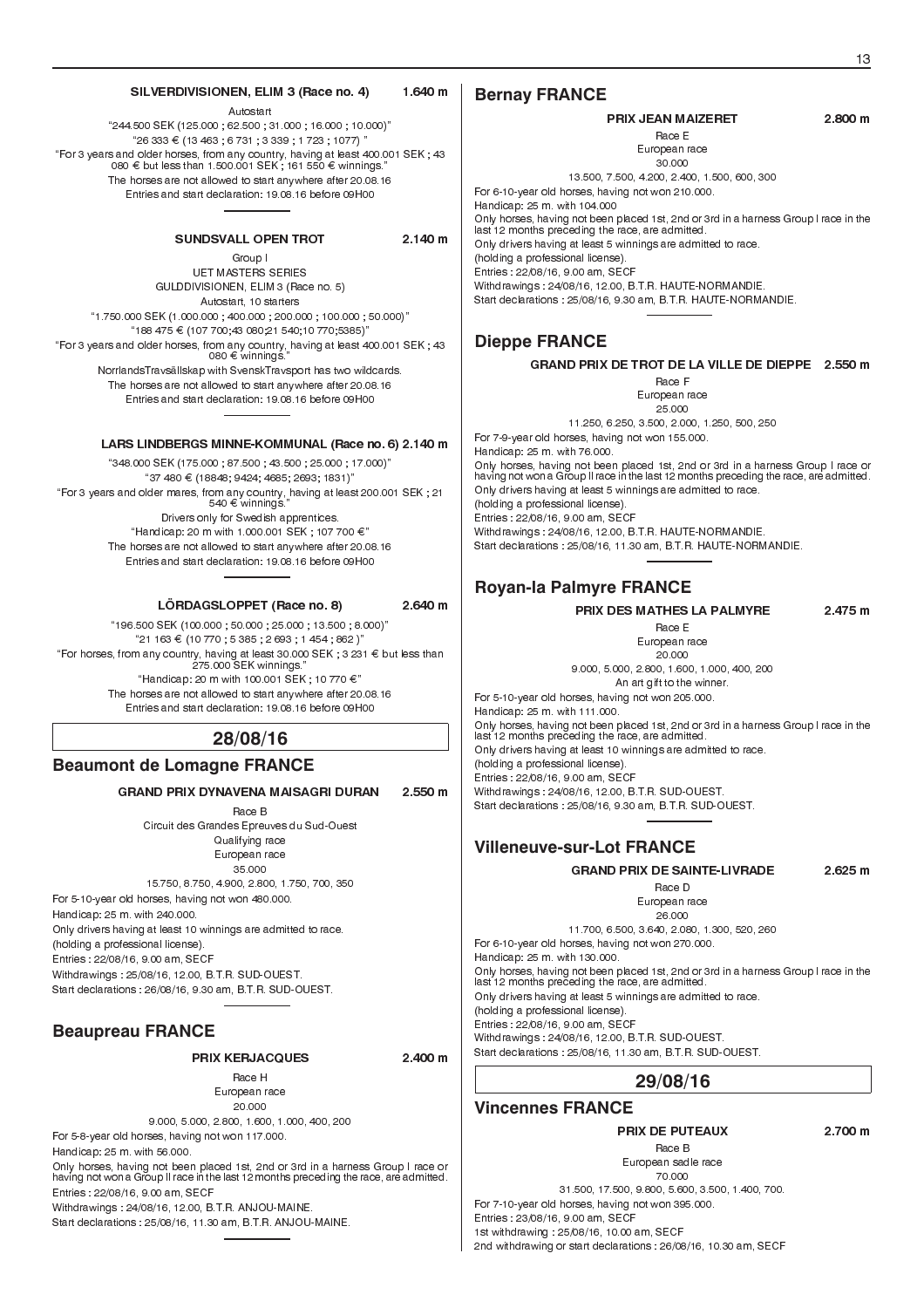#### 14

### **30/08/16**

#### **Waregem BELGIUM**

#### GRAND PRIX DE WAREGEM 2 350 m

Group II International race  $60 000 \in (24 000, 12 000, 5 000, 4 000, 2 500, 1 500, 1 000)^n$ For 3-14-year-old horses having won at least50000  $\epsilon$ . Handicap: 25 m. with 125.000. Entries :25/08/201610h30 Start declarations :25/08/201610h30

### **Laval FRANCE**

#### PRIX DE L'OUDON 2.875 m

Race E European sadle race 25.000

11.250, 6.250, 3.500, 2.000, 1.250, 500, 250

For 6-10-year old horses, having not won 206.000.

Handicap: 25 m. with 91.000.

Only horses, having not won a Group I race in the last 12 months preceding the race, are admitted.

Entries : 24/08/16, 9.00 am, SECF

Withdrawings : 26/08/16, 12.00, B.T.R. ANJOU-MAINE.

Start declarations : 27/08/16, 9.30 am, B.T.R. ANJOU-MAINE.

### **31/08/16**

#### **Åby SWEDEN**

COUNTS PRIDE POKALEN-TREÅRINGSLOPP 2.140 m HINGSTAR/VALACKER (Race no. 7) Autostart

"244.500 SEK (125.000 ; 62.500 ; 31.000 ; 16.000 ; 10.000)"<br>"26 333 € (13 463 ; 6 731 ; 3 339 ; 1 723 ; 1077) " For 3 years old geldings or stallions, from any country, having at least 50.001  $SEK$  ; 5 385  $\in$  winnings. The horses are not allowed to start anywhere after 24.08.16 Entries and start declaration: 24.08.16 before 09H00

### **Åby SWEDEN**

QUICKPAYPOKALEN-TREÅRINGSLOPPSTON(Raceno.8) 2.140 m

Autostart

"244.500 SEK (125.000 ; 62.500 ; 31.000 ; 16.000 ; 10.000)"<br>"26 333 € (13 463 ; 6 731 ; 3 339 ; 1 723 ; 1077) " "For 3 years old mares, from any country,having at least 50.001 SEK ; 5 385 €<br>winnings."

The horses are not allowed to start anywhere after 24.08.16 Entries and start declaration: 24.08.16 before 09H00

### **Åby SWEDEN**

HENNING KRAFFTS MINNE-STOLOPP (Race no. 9) 1.640 m

Autostart, 10 starters 196.500 SEK (100.000 ; 50.000 ; 25.000 ; 13.500 ; 8.000)  $21 163 \in (10 770, 5 385, 2 693, 1 454, 862)$ "For mares, from any country, having at least 200.001 SEK ; 21 540  $\bm{\in}$  winnings." The horses are not allowed to start anywhere after 24.08.16 Entries and start declaration: 24.08.16 before 09H00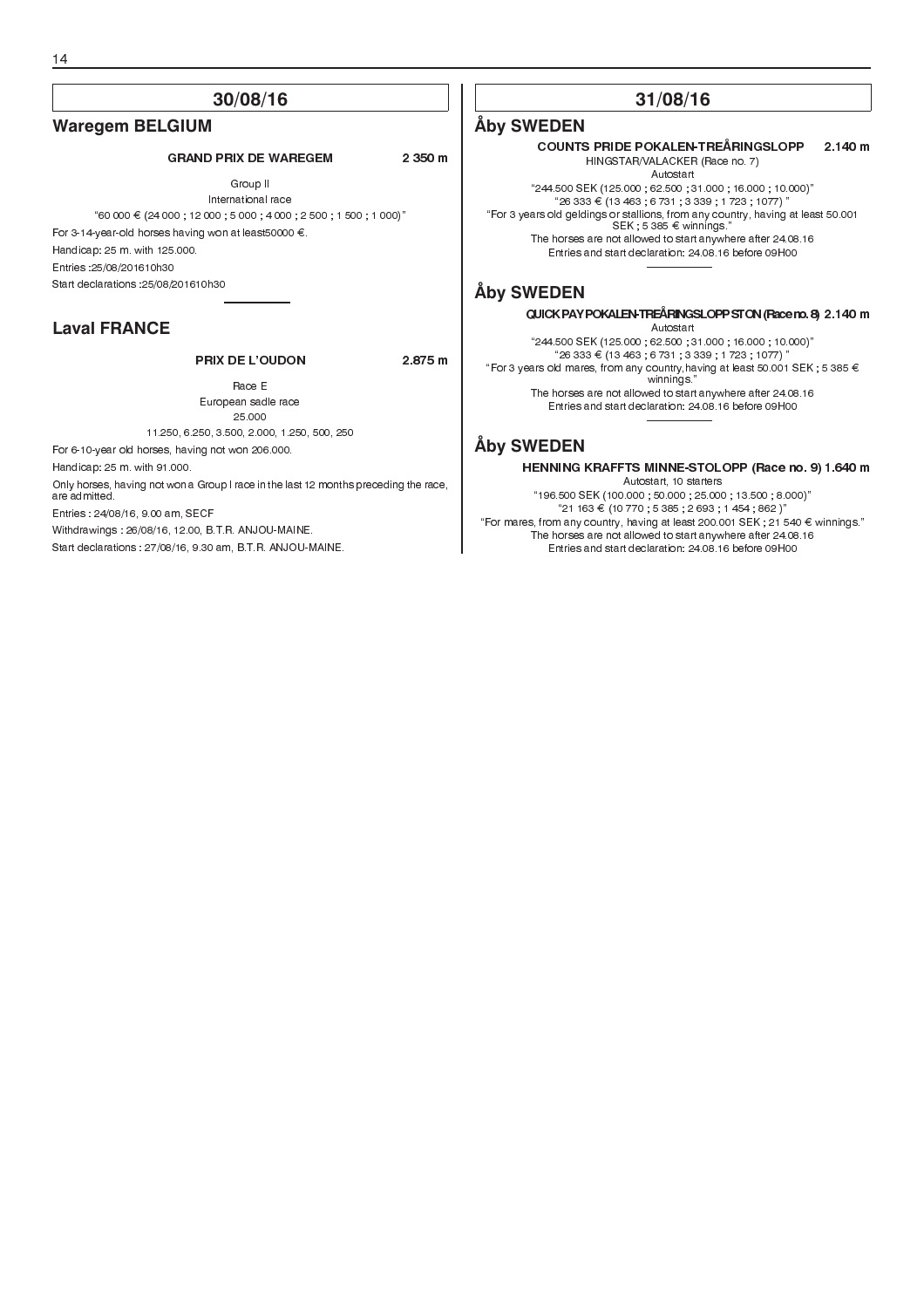

union européenne du trot

7. RUE D'ASTORG, 75008 PARIS - TEL.: 01 49 77 14 03 - FAX: 01 49 77 17 04

# **ENTRIES / WITHDRAWING / START DECLARATIONS**

# *AARAU Switzerland*

Aargauischer Rennverein Postfach 2112 CH –5001 Aarau  $T + 41628248040 - F + 41628248044$ 

# *ÅBY Sweden*

ABYTRAVET BOX 133 S-43122 Mölndal T.+ 46.31.7066603 - F.+ 46.317066683 www.abytravet.se

# *ÅMÅL Sweden*

Åmålstravet Box 67 662 22 Åmål T.+46.532.166.40 F.+46.532.144.29 www.amalstravet.com

# *ÅRJÄNG Sweden*

Nordmarkens Travsällskap Box 4 672 21 Årjäng T.+46.573.71.15.45 F.+46.573.100.51 www.arjangstravet.se

# *ARVIKA Sweden*

Wermlands Trafvarsällskap Snickargatan 2 671 34 Arvika T.+46.570.509.00 F.+46.570.509.00 www.arvikatravet.com

# *AXEVALLA Sweden*

VÄSTERGÖTLANDS TRAVSÄLLSKAP 532 92 Axwall T.+ 46.511.26300 - F.+ 46.511.26311 www.axevalla.se

# *AVENCHES Switzerland*

IENA Promotion Sàrl Les Longs Prés 1a CH – 1580 Avenches T. +41.266767630 – F.+41.266767639

# *BADEN Austria*

TRABRENNVEREIN BADEN Wiener Strasse 84 2500 Baden T.+ 43.2252.887.73 - F.+ 43.2252.866.12 www.trabenbn.co.at

# *BERGEN Norway*

5111 Breistein T. + 47.55396800 - F. + 47.55396801 bergen@rikstoto.no

### *BERGSÅKER Sweden*

NORRLANDS TRAVSÄLLSKAP Travbanevägen 5 857 51 Sundsvall  $T+46.60.66.96.00 - F+46.60.56.39.31$ www.bergsaker.com

### *BERLIN-MARIENDORF Germany*

Mariendorfer Damm 222-298 12107 Berlin T.+ 49.3074011 or 7401212 F.+ 49.30740126611 [www.berlintrab.de](http://www.berlintrab.de)

### *BERLIN-KARLSHORST Germany*

Treskowallee 129 10318 Berlin T.+49.30.500.17.125 F.+49.30.500.17.161 [www.pferdesportpark.de](http://www.pferdesportpark.de)

### *BIRI Norway*

Postboks 124 2832 Biri T. + 47.61187888 - F. + 47.61187881 biri@rikstoto.no

### *BJERKE Norway*

Postboks 194 Økern - 0510 Oslo T. + 47.22956000 - F. + 47.22956095 bjerke@rikstoto.no

### *BODEN Solvalla*

**Travbanan** 961 74 Boden T.+46.921.530.40 F.+46.921.792.99 www.norrtray.se

### *BOLLNÄS Sweden*

SÖDRA HÄLSINGLANDS TRAVSÄLLSKAP Box 1096 821 12 Bollnäs T.+ 46.278.272.40 - Fax :46.278.175.83 www.travgavleborg.se

### *BOLOGNA Italy*

IPPODROMO ARCOVEGGIO BOLOGNA VIA DELL'ARCOVEGGIO 292 BOLOGNA T.+ CENTRALINO +39 051 3540311 T.+ UFFICIO TECNICO +39 051 3540320-21-22-23 F.+ UFFICIO TECNICO +39 051 3540335 [tecnico@hippogroup.it](mailto:tecnico@hippogroup.it) www.hippogroupcesenate.it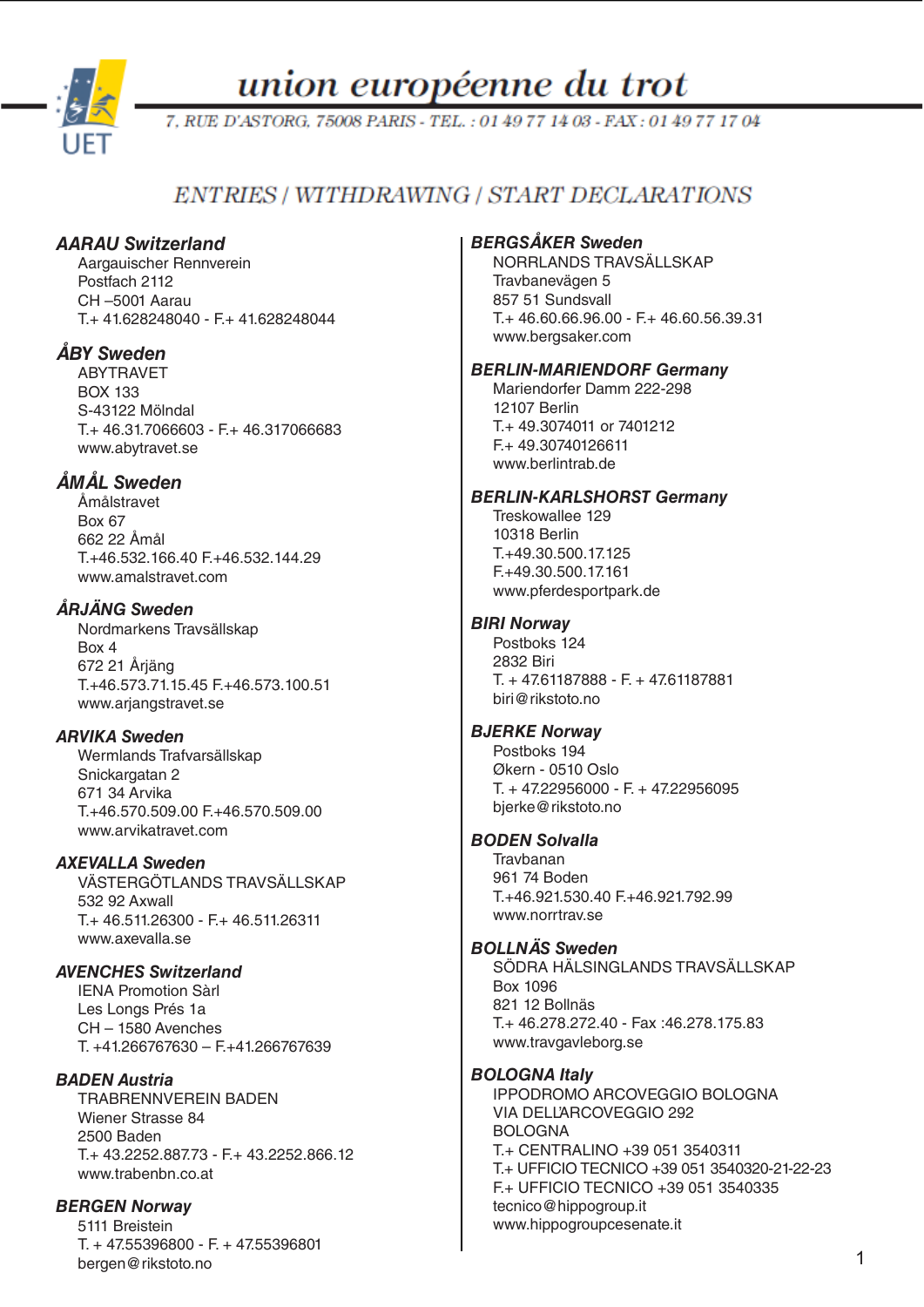### *CESENA Italy*

IPPODROMO DEL SAVIO CESENA VIA AMBROSINI 300 **CESENA** T.+. CENTRALINO +39 0547 343411 T.+. UFFICIO TECNICO +39 0547 343423/24/25/ F.+ UFFICIO TECNICO +39 0547 343421 [tecnico@hippogroup.it](mailto:tecnico@hippogroup.it) www.hippogroupcesenate.ii

# *CHARLOTTENLUND Denmark*

DET DANSKE TRAVSELSKAB Traverbanevej 10 2920 Charlottenlund T.+ 45.39.96.02.10 - F.+ 45.39.96.02.08

### *DANNERO Sweden*

Arena Dannero Nyhammar 120 870 52 Nyland T.+46.612.505.00 F.+46.612.500.85 www.arenadannero.se

### *DINSLAKEN Germany*

Bärenkampallee 25 46535 Dinslaken T.+49.2064/4180 - F.+49.2064/418113 www.dintrab.de

### *DRAMMEN Norway*

Postboks 1600 3007 Drammen T. + 47.32218700 - F. + 47.32218710 drammen@rikstoto.no

### *EBREICHSDORF Austria*

AUSTRIAN RACEHORSE OWNERS CLUB Pferdesportpark Ebreichsdorf Pferdepromenade 4, Objekt 8 2483 Ebreichsdorf T.+ 43.2254.9000.1510 - F.+ 43.2254.9000.1511 www.aroc.at

### *ESKILSTUNA Sweden*

Sörmlands Travsällskap Sundbyholms Travbana 635 08 Eskilstuna www.sundbyholm.com

### *FÄRJESTAD Sweden*

FÄRJESTADS TRAVSÄLLSKAP Norra Infarten 78 654 65 Karlstad  $T+46.54.29.20.00 - F+46.54.29.20.20$ www.farjesstadstravet.se

# *FIRENZE Italy*

SANFELICE srl Viale del Visarno, 14 - 50144 Firenze Ufficio Tecnico e Partenti Trotto T.+. 055 3917330 - Fax : 055 3917306 cell. 345 0227627 cell. 348 4217352 [trotto.visarno@gmail.com](mailto:trotto.visarno@gmail.com) www.visarno.it

# *FORUS Norway*

postboks 70 4064 Stavanger T. + 47.51811950 - F. + 47.51576385 forus@rikstoto.no

### *FRAUENFELD Switzerland*

Rennverein Frauenfeld Hungerbüelstrasse 10 CH – 8500 Frauenfeld T. +41.525521414 – F. +41.525521415

### *GÄVLE Sweden*

GÄVLE TRAVSÄLLSKAP Box 956 801 33 Gävle T.+ 46.26.66.22.00 - F.+ 46.26.66.22.01 www.travgavleborg.se

### *GELSENKIRCHEN Germany*

Nienhausenstraße 42 45883 Gelsenkirchen T. + 49.209.4092.0 F. +49.209.4092.199 www.gelsentrabpark.de Info@gelsentrabpark.de

### *HAGMYREN Sweden*

Norra Hälsinglands Travsällskap Hagmyren 11 824 94 Hudiksvall T.+46.650.54.20.60 F.+46.650.240.85 www.travgavleborg.se

# *HALMSTAD Sweden*

HALLANDS TRAVSÄLLSKAP Box 8026 300 08 Halmastad T.+ 46.35.10.91.80 - F.+ 46.35.21.04.85 www.halmstadtravet.com

### *HAMBURG Germany*

Luruper Chaussee 30 22761 Hamburg T.+ 49.40/8996580 - F.+ 49.40/89965830 www.trabhamburg.de

### *HARSTAD Norway*

Postboks 5544 9496 Harstad T. + 47.77072500 - F. + 47.77072510

### *JÄGERSRO (MALMÖ) Sweden*

JÄGERSRO TRAV&GALOPP Box 9506 - 20039 Malmö T.+ 46.40.671.82.00 - F.+ 46.40.671.82.50 www.jagersro.se

### *JARLSBERG Norway*

PB. 2283 Postterminalen 3103 Tønsberg T. + 47.33381150 - F. + 47.33381152 arlsberg@rikstoto.no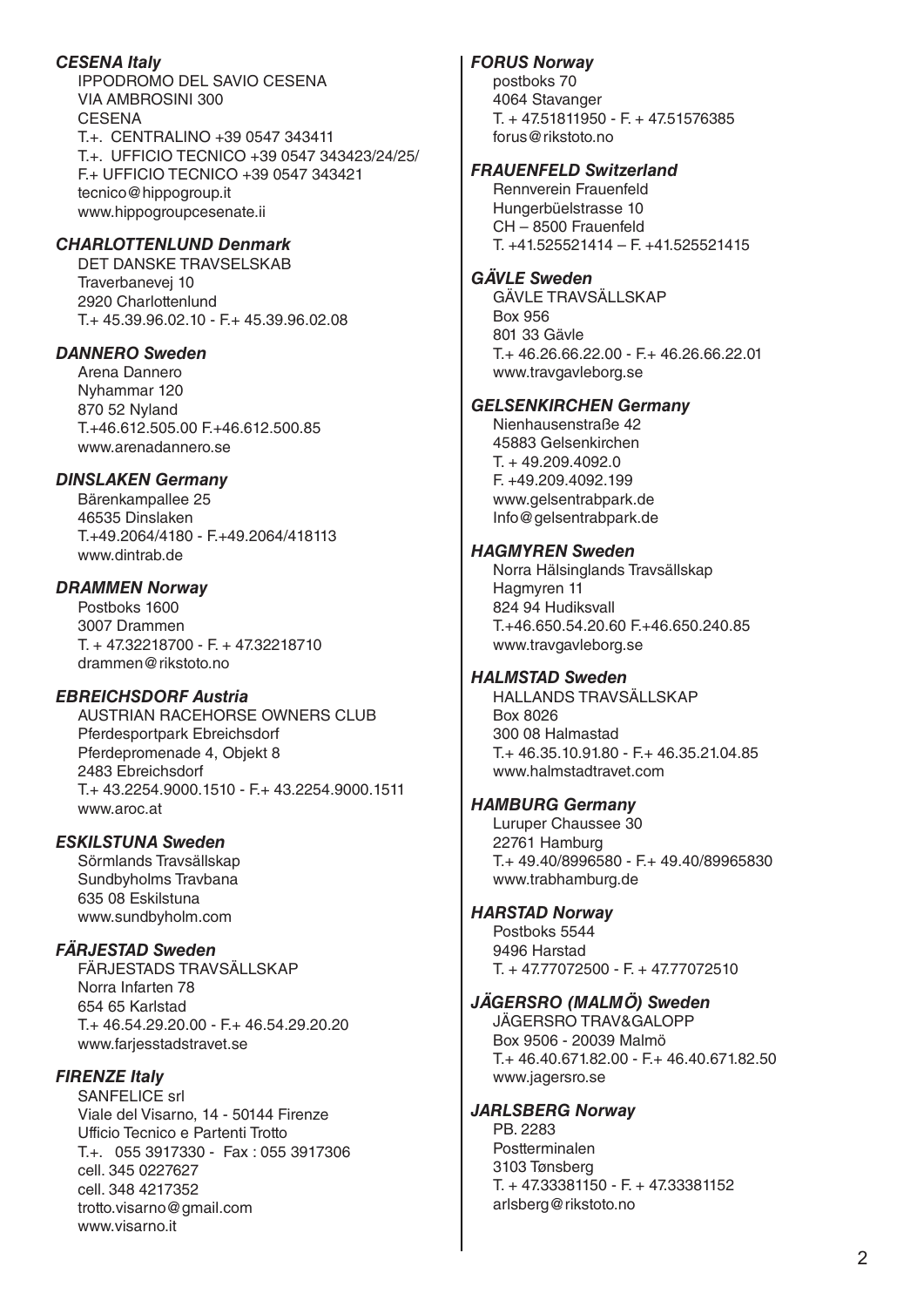# *JYVÄSKYLÄ Finland*

Keski-Suomen Ravirata Oy Killerjärvi 40630 Jyväskylä T.+ 358.103210260 - F.+ 358.103210269 www.killeri.fi toimisto@killeri.fi

### *KALMAR Sweden*

SYDÖSTRA SVERIGES TRAVSÄLLSKAP Kalmartravet 394 70 Kalmar T.+ 46.480.44.35.50 - F.+ 46.480.44.35.67 www.kalmartravet.se

### *KLOSTERSKOGEN Norway*

Telemark Toto A/S 3702 Skien T. + 47.35591450 - F. + 47.35591460 klosterskogen@rikstoto.no

### *KOUVOLA Finland*

Valkealan Hevosystäväinseura ry Hevosmiehentie 1 45160 Kouvola T.+ 358.5320 1101 www.kouvolanravirata.com kouvolanravirata@kouvolanravirata.com

### *KUOPIO Finland*

Kuopion Ravirata Oy Puikkarintie 41 70420 Kuopio T. +358.103215750 www.kuopionravirata.fi toimisto@kuopionravirata.fi

### *LAHTI Finland*

LAHDEN HEVOSYSTÄVÄINSEURA RY Jokimaankatu 6 A 15700 Lahti T.+ 358.3735 3111 - F.+ 358.3735 3115 www.jokimaanravit.fi tomi.himanka@jokimaanravit.fi

# *LAPPEENRANTA Finland*

Lappeenrannan Ravirata Oy Raviradantie 13 53850 Lappeenranta T.+358.5622 6201 www.lappeenravit.fi toimisto@lappeenravit.fi

### *LEANGEN Norway*

Boks 3911 Tungaveien 1 7443 Trondheim T. + 47.73917000 - F. + 47.73917315 leangen@rikstoto.no

### *LINDESBERG Sweden*

Lindes Travklubb Box 120 711 23 Lindesberg T.+46.19.20.88.00 F.+46.19.20.88.04 www.lindetrav.se

### *MANTORP Sweden*

ÖSTERGÖTLANDS TRAVSÄLLSKAP BOX 73 590 20 Mantorp T.+ 46.142.825.00 - F.+ 46.142.206.30 www.mantorptravet.com

### *MIKKELI Finland*

Mikkelin Ravirata Oy Raviradantie 22 50100 Mikkeli T.+ 358.15760 0272 www.mikkelinravirata.fi toimisto@mikkelinravirata.fi

### *MILANO Italy*

IPPODROMO MILANO - LA MAURA Societa' Trenno S.R.L Via Lampugnano, 192 20151 Milano T+39 0248216253/ +39 0248216264 F+39 0248201721 Cell. 348 2687540 - 348 4460891 [segtromi@trenno.it](mailto:segtromi@trenno.it) www.ippodromitrenno.it

### *MODENA Italy*

Ippodromo Ghirlandina Via Ragazzi del '99, 80/1 - 41126 - Modena [www.ippodromoghirlandina.it](http://www.ippodromoghirlandina.it) [info@ippodromoghirlandina.it](mailto:info@ippodromoghirlandina.it) T+ 39 059 3982111 F+39 059 3982123

### *MOMARKEN Norway*

Postboks 174 1851 Mysen T. + 47.69892533 - F. + 47.69892635 momarken@rikstoto.no

### *MÖNCHENGLADBACH Germany*

Mühlenstrasse 223a 41236 Mönchengladbach www.mgtrab.de mail@mgtrab.de

### *MONS Belgium*

HIPPODROME DE WALLONIE - MONS 31A route de Wallonie 7011 Ghlin-Mons T.+ 32.65.311.127 - F.+ 32.65.311.128

### *MONTECATINI Italy*

Società Trenno S.r.l. Via Ippodromo, 100 20151 Milano T.+ 39 02 48216253 T.+ 39 02 48216264 T.+ 39 02 48216215 Cell. + 348 2687540 / 348 2687499 F.+ 39 02 48201721 [segmct@trenno.it](mailto:segmct@trenno.it) www.ippodromitrenno.it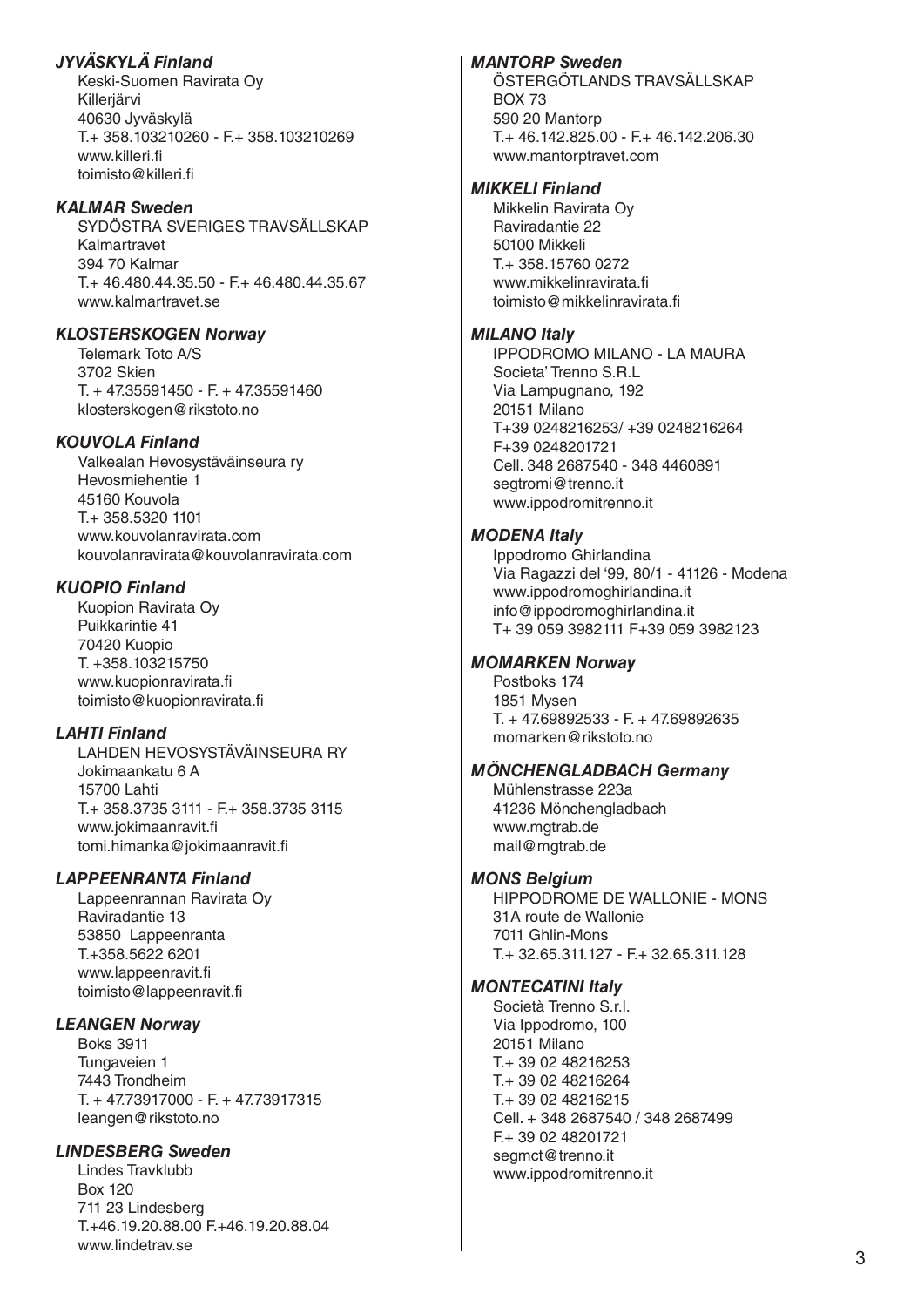### *MONTEGIORGIO Italy*

Ippodromo San Paolo - Montegiorgio S.M.A. s.r.l. - Via dell'Ippodromo, 1 63833 Montegiorgio (FM) T.+ 39 073496499 [amministrazione@sanpaolo.ippodromo.it](mailto:amministrazione@sanpaolo.ippodromo.it) [www.sanpaolo.ippodromo.it](http://www.sanpaolo.ippodromo.it)

### *MUNICH Germany*

Rennbahnstr. 35 81929 München T.+ 49.89/9300010 - F.+ 49.89/93000165 or 75 [www.daglfing.de](http://www.daglfing.de)

### *NAPOLI Italy*

IPPODROMO DI AGNANO via Raffaele Ruggiero s/n 80125 Agnano, Napoli [trotto@ippodromipartenopei.it](mailto:trotto@ippodromipartenopei.it) www.ippodromoagnano.it T.+ +39 081 7624161 - F.+ 39 081 7624161

### *ÖREBRO Sweden*

Örebro Travsällskap Travbanevägen 10 702 31 Örebro T.+ 46.19.20.88.00 F.+ 46.19.20.88.04 www.orebrotravet.se

### *ÖSTERSUND Sweden*

Jämtlands Travsällskap Stallvägen 22 831 48 Östersund T.+46.63.19.95.90 F.+46.63.10.23.53 www.ostersundstravet.com

### *OULU Finland*

Pohjolan Hevosystävät ry PL 84 90401 Oulu T.+358.85357300 F.+ 358.8378 157 www.oulunravit.fi toimisto@oulunravit.fi

### *PADOVA Italy*

Ippodromo V.S. Breda Via dell'Ippodromo, 4 35129 Padova T.+ 39.049.65.56.22 - F.+ 39.049.62.56.24 [www.ippodromolepadovanelle.it](http://www.ippodromolepadovanelle.it) tecnico@ippodromolepadovanellei.it

### *PALERMO Italy*

Ippodromo La Favorita I.R.E.S. S.p.A. Viale del Fante, 9, 90146 Palermo T.+ +39 091 670 3704 [info@ippodromolafavorita.it](mailto:info@ippodromolafavorita.it) www.ippodromolafavorita.it

### *RÄTTVIK Sweden*

SILJANS TRAVSÄLLSKAP Box 153 795 22 Rättvik F.+46.248.130.75 - F.+ 46.248.100.40 www.dalatravet.se

### *ROMA Italy*

HIPPOGROUP ROMA CAPANNELLE VIA APPIA NUOVA, 1255 00178, ROMA [www.capannelleippodromo.it](http://www.capannelleippodromo.it/) [romacapannelle@hippogroup.it](mailto:romacapannelle@hippogroup.it) UFFICIO TECNICO TROTTO T.+ 39 06/71677230-41-44 F.+ 39 06/71677236 [tecnicoromatrotto@hippogroup.it](mailto:tecnicoromatrotto@hippogroup.it)

### *ROMME Sweden*

Dalarnas Travsällskap Sveden 20 781 92 Borlänge T.+46.243.23.95.00 - .+46.243.23.94.07 www.dalatravet.se

### *SEINÄJOKI Finland*

Etelä-Pohjanmaan Hevosjalostusliitto ry Ravitie 9 60120 Seinäjoki T. +358.6428 9200 seinajoen.ravit@seinajoenravit.net www.seinajoenravikeskus.fi

### *SKELLEFTEÅ Sweden*

Norra Norrlands Travsällskap Travbanan 931 63 Skellefteå T.+46.910.71.11.60 F.+46.910.71.11.69 www.norrtrav.se

### *SOLÄNGET Sweden*

SOLÄNGETS TRAVSÄLLSKAP **Travbanan** 894 35 Själevad T.+46.660.37.65.05 F.46.660.37.81.00 www.solangettrav.se

### *SOLVALLA (STOCKHOLM) Sweden*

STOCKHOLMS TRAVSÄLLSKAP Solvalla, Box 20501 161 02 Bromma T.+46.8.635.90.00 - F.+ 46 8 29.50.58 www.solvalla.se

### *SORLANDETS Norway*

4636 Kristiansand T. + 47.38044666 - F. + 47.38044960 sorlandet@rikstoto.no

### *STERREBEEK Belgium*

FEDERATION BELGE DES COURSES HIPPIQUES 119-133, rue Laneau 1020 Bruxelles T.+ 32.2.737.50.95 - F.+ 32.2.734.44.03

### *STRAUBING Germany*

ZUCHT UND TRABRENNVEREIN e.V. Ejadonstraße 45 94315 Straubing T.+ 49.94.21.37.77 - F.+ 49.94.21.423.94 www.trabrennbahn-sr.de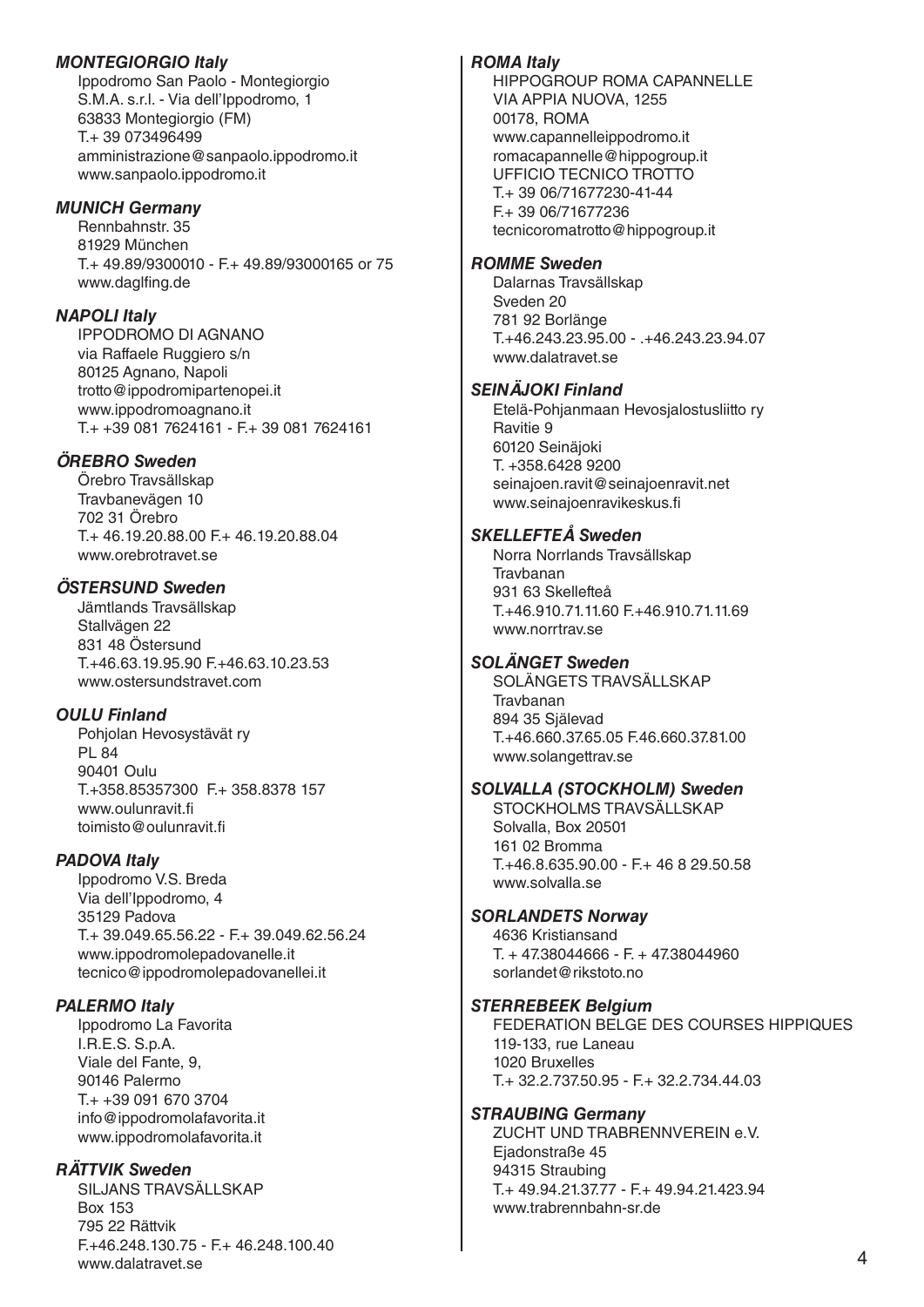# *ST. MORITZ Switzerland*

Rennverein St. Moritz Via Aruons 29 CH – 7500 St. Moritz T. +41.818338460 – F. +41.818331062

### *TAMPERE Finland*

POHJOIS-HÄMEEN HIPPOS RY TEIVON RAVIRATA 33420 Tampere T.+ 358.3315481

### *TARANTO Italy*

Ippodromo Paolo VI S.I.F.J S.p.a. - Via per Montemesola Contrada Macchie 74123 Taranto (TA) segreteria tecnica: T.+ 39 099.4734224 F.+ 39 099.4738003 (fax) www.ippodromopaolosesto.it

### *TORINO Italy*

IPPODROMO STUPINIGI DI TORINO VIA STUPINIGI, 167 10048 VINOVO (TO) www.ippodromovinovo.it info@ippodromovinovo.it T +39 011- 9651356/7/8 T + UFFICIO TECNICO +39 011 9651356/7/8 F.+ UFFICIO TECNICO +39 011 9623355 guido.cardea@ippodromo-stupinigi.it

### *TREVISO Italy*

Ippodromo Sant' Artemio Nordest Ippodromi S.p.A Viale Le Felissent 39 31020 Villorba/ Treviso T.+ 39. 0422-421721 - F.+ 39. 0422-306161 [ufficiotecnico@nordestippodromi.it](mailto:ufficiotecnico@nordestippodromi.it) www.nordestippodromi.com

### *TRIESTE Italy*

Nordest Ippodromi S.p.A. Ippodromo Montebello di Trieste P.le De Gasperi , 4 34139 - Trieste (TS) T. + 39.040-393176 - F. + 39. 040391172 [tecnico.montebello@gmail.com](mailto:tecnico.montebello@gmail.com) [salvatorenordest@virgilio.it](mailto:salvatorenordest@virgilio.it) www.nordestippodromi.com

### *TURKU Finland*

Turun ravirata 20380 Turku T.+ 358.22730255 www.turunhippos.fi info@turunhippos.fi

### *UMÅKER Sweden*

Västerbottens Travsällskap Travbanevägen 50 904 40 Röbäck T.+46.90.10.07.50 F.+46.90.10.07.60 www.umaker.se

### *VAGGERYD Sweden*

Jönköping-Vaggeryds Travsällskap Travvägen 7 567 22 Vaggeryd T.+46.393.125.85 F.+46.393.121.45 www.vaggerydstravet.se

### *VERMO (HELSINKI) Finland*

VERMON RAVIRATA OY Ravitie 1 00370 Helsinki T. +358.0.34.88.34 [vermo@vermo.fi](mailto:vermo@vermo.fi) [www.vermo.fi](http://www.vermo.fi)

### *VIENNA Austria*

WIENER TRABRENNVEREIN Trabrennplatz Krieau Nordportalstrasse 247 1020 Wien T.+ 43.1.728.00.46.19 - F.+ 43.1.728.00.46.20 www.krieau.at

### *VISBY Sweden*

Follingbo Skrubbshagen 104 621 91 Visby T.+46.498.20.28.60 F.+46.498.20.28.69 www.visbytravet.se

### *WASSENAAR The Netherlands*

RENBAAN DUINDIGT Waalsdorperlaan 29 2244 BN Wassenaar T: +31.703148740 - F: 31.703148749

### *WOLVEGA The Netherlands*

VERENIGING NEDERLANDSE DRAF- EN RENSPORT P.O. Box 60 2240 AB Wassenaar T.+ 31.703047120 - F.+ 31.703047125

### *ZÜRICH Switzerland*

Rennverein Zürich Postfach 310 CH – 8157 Dielsdorf T. +41.448530107 – F. +41.448531005